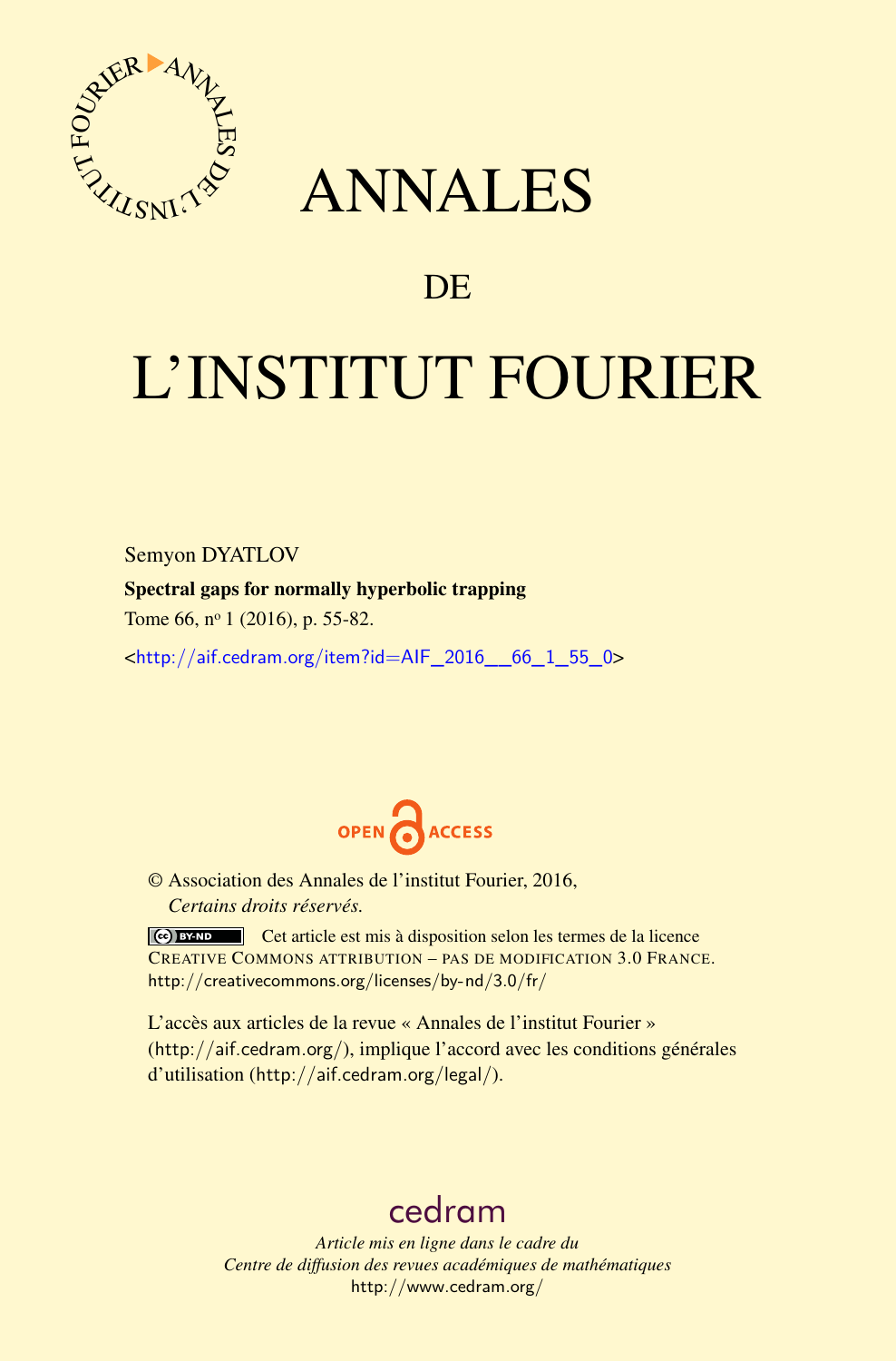#### SPECTRAL GAPS FOR NORMALLY HYPERBOLIC TRAPPING

#### **by Semyon DYATLOV (\*)**

ABSTRACT. — We establish a resonance free strip for codimension 2 symplectic normally hyperbolic trapped sets with smooth incoming/outgoing tails. An important application is wave decay on Kerr and Kerr–de Sitter black holes. We recover the optimal size of the strip and give an  $o(h^{-2})$  resolvent bound there. We next show existence of deeper resonance free strips under the *r*-normal hyperbolicity assumption and a pinching condition. We also give a lower bound on the one-sided cutoff resolvent on the real line.

Résumé. — Cet article démontre l'existence d'une bande sans résonances pour des ensembles captés normalement hyperboliques de codimension 2, dont les variétés entrantes/sortantes sont lisses. Une application importante est la décroissance exponentielle des ondes pour les trous noirs de Kerr et Kerr–de Sitter. On retrouve la taille optimale de la bande et on y donne une borne *o*(*h*−<sup>2</sup> ) de la résolvante. On démontre alors l'existence de bandes plus profondes sans résonances si l'ensemble capté est *r*-normalement hyperbolique et satisfait une condition de pincement. On donne aussi une borne inférieure sur la norme de la résolvante tronquée sur l'axe réel.

#### **1. Introduction**

This paper is a collection of results regarding resonance free strips (also known as spectral gaps) and resolvent estimates in the presence of normally hyperbolic trapping. Such trapping has received a lot of attention recently because of its connection with exponential decay of waves on black hole

Math. classification: 35B34,37D05.

Keywords: spectral gaps, normally hyperbolic trapping, black holes.

<sup>(\*)</sup> I would like to thank András Vasy for many conversations on resolvent bounds which motivated this paper and provided several important insights, and Maciej Zworski for invaluable advice throughout this project. I am also grateful to Richard Melrose, Stéphane Nonnenmacher, and Kiril Datchev for very useful discussions, and to an anonymous referee for suggestions to improve the manuscript. This research was conducted during the period the author served as a Clay Research Fellow; part of the work was completed while the author was in residence at MSRI (NSF grant 0932078 000, Fall 2013).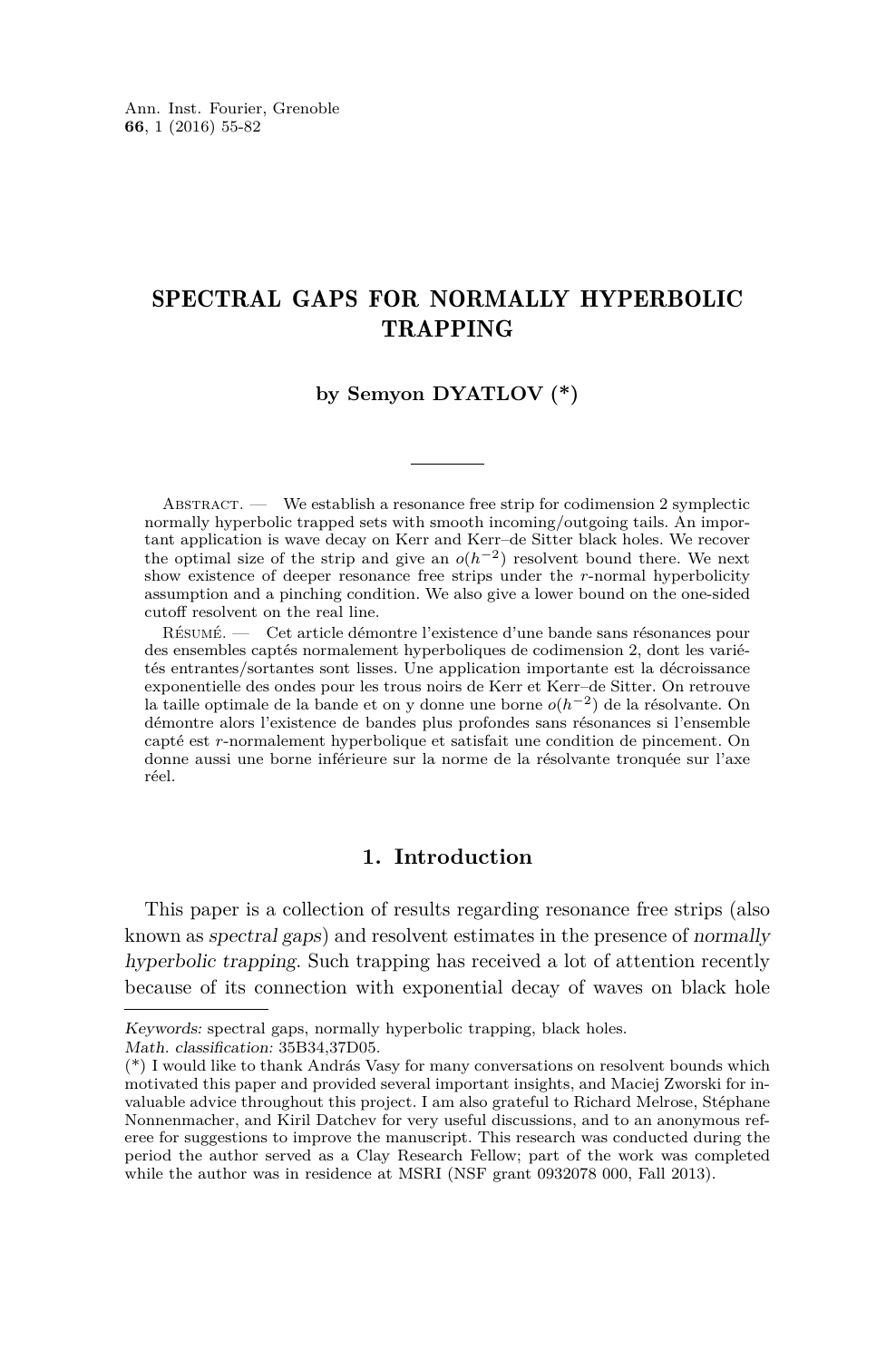backgrounds, exponential decay of correlations for contact Anosov flows, and applications to molecular chemistry. See below for an introduction to the role of resolvent bounds in decay estimates.

In [\[28\]](#page-28-0), Wunsch and Zworski showed existence of a small spectral gap for symplectic normally hyperbolic trapped sets under the assumption that the incoming/outgoing tails  $\Gamma_{+}$  are smooth and have codimension 1 in the phase space; this includes subextremal Kerr and Kerr–de Sitter black holes. More recently, Nonnenmacher and Zworski [\[23\]](#page-27-0) extended this result by (a) assuming much weaker regularity of  $\Gamma_{+}$ , namely that their tangent spaces at the trapped set have merely continuous dependence on the base point (b) making no assumption on the codimension of  $\Gamma_{\pm}$  (c) establishing the optimal size of the gap. The assumptions of [\[23\]](#page-27-0) apply to more general situations, including contact Anosov flows.

The first result of this paper (Theorem [1.1\)](#page-7-0) is a spectral gap of optimal size under the assumptions of [\[28\]](#page-28-0) (and the orientability of  $\Gamma_{\pm}$ ). The novelty compared to [\[23\]](#page-27-0) is the  $o(h^{-2})$  resolvent bound in this gap. The short proof presented here is also more direct than those in [\[28,](#page-28-0) [23\]](#page-27-0) because it relies on regular semiclassical analysis rather than exotic symbol calculus, at a cost of not recovering the extensions (a), (b) discussed above.

We next show (Theorem [1.3\)](#page-8-0) the existence of deeper resonance free strips, under the additional assumptions of *r*-normal hyperbolicity and pinching. The second gap and a Weyl law for resonances in between the two gaps were previously proved in [\[11\]](#page-27-1) under the same assumptions. The present paper essentially removes the projector Π from the method of [\[11\]](#page-27-1), working directly with the pseudodifferential operators  $\Theta_j^+$  instead (see the discussion of the proof below). This shows the existence of additional resonance free strips, but does not recover the Weyl law or the structure of Π (which is important in understanding wave decay, see [\[10\]](#page-27-2)). For a different yet related setting of Pollicott–Ruelle resonances for contact Anosov flows, existence of multiple gaps under a pinching condition and a Weyl law for the first band of resonances was proved in [\[15\]](#page-27-3). Our methods also bear some similarities to the recent work [\[12\]](#page-27-4) on resonances for the geodesic flow on hyperbolic quotients; the horocyclic operators  $\mathcal{U}_-$  of [\[12\]](#page-27-4) play the same role as the operators  $\Theta_j^+$  in this paper.

We finally show a lower bound of  $h^{-1}\sqrt{\log(1/h)}$  on the one-sided cutoff resolvent on the real line, complementing the upper bounds of  $[3, 8]$  $[3, 8]$  $[3, 8]$  – see [\(1.12\)](#page-10-0) and [§5.](#page-24-0)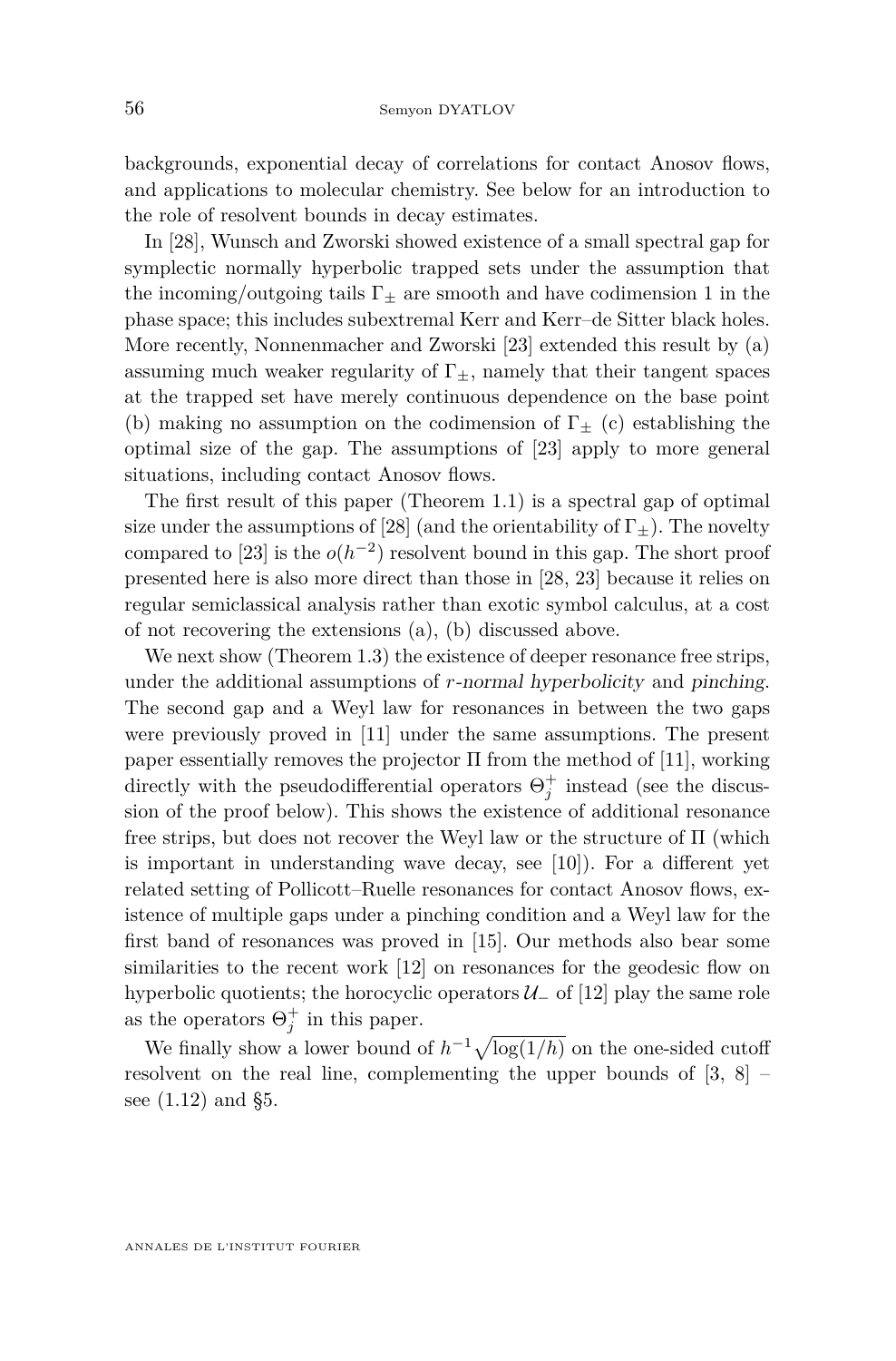#### **Motivation**

We first give a brief introduction to resolvent estimates on a model example. Assume that  $(M, g)$  is a Riemannian manifold isometric to the Euclidean space  $\mathbb{R}^n$  outside of a compact set, and *n* is odd. Then [\[14,](#page-27-7) §4.2] the resolvent

$$
R_g(\omega) := (-\Delta_g - \omega^2)^{-1} : L^2(M) \to H^2(M), \quad \text{Im } \omega > 0
$$

admits a meromorphic continuation to  $\omega \in \mathbb{C}$  as a family of operators  $L^2_{\text{comp}}(M) \to H^2_{\text{loc}}(M)$ , and its poles are called *resonances*. We say that  $R_g$ has a spectral gap of size  $\nu > 0$  with loss of  $m \geq 0$  derivatives, if there exists  $C_0 > 0$  such that

<span id="page-3-0"></span>
$$
(1.1) \quad \|\chi R_g(\omega)\chi\|_{L^2\to L^2} \leq C_{\chi}|\omega|^{-1+m}, \quad |\operatorname{Re}\omega| \geq C_0, \quad \operatorname{Im}\omega \in [-\nu, 1]
$$

for all  $\chi \in C_0^{\infty}(M)$ . If [\(1.1\)](#page-3-0) holds, then each solution to the wave equation  $(\partial_t^2 - \Delta_g)u = 0$ ,  $u|_{t=0} = \chi u_0 \in H_{\text{comp}}^1(M)$ ,  $u_t|_{t=0} = \chi u_1 \in L_{\text{comp}}^2(M)$ satisfies the resonance expansion (assuming there are no resonances on  $\{\text{Im}\,\omega = -\nu\}$ )

$$
u(t,x) = \sum_{j} \sum_{k=0}^{J(\omega_j)-1} t^k e^{-it\omega_j} u_{jk}(x) + u_R(t,x),
$$

with the sum above over the finitely many resonances in  $\{\text{Im}\,\omega\geq -\nu\}$  with multiplicities  $J(\omega_i)$ , and the remainder is exponentially decaying in  $t \geq 0$ :

$$
||e^{\nu t}\chi u_R||_{H^1_{t,x}(\{t>0\})}\leqslant C_{\chi}(||u_0||_{H^{1+m}}+||u_1||_{H^m}).
$$

See for instance [\[9,](#page-27-8) Proposition 2.1] for the proof. We see that the size  $\nu$  of the spectral gap gives the rate of exponential decay of the remainder, while *m* is the number of derivatives lost in the estimate. Whether or not [\(1.1\)](#page-3-0) holds depends on the structure of the trapped set for the geodesic flow  $\varphi_t: T^*M \to T^*M$ 

$$
K = \{(x, \xi) \in T^*M \mid |\xi|_g \in (1/2, 2), \exists V \in T^*M : \varphi_t(x, \xi) \in V
$$
  
for all  $t \in \mathbb{R}\}$ 

The bound [\(1.1\)](#page-3-0) is equivalent to the estimate

<span id="page-3-1"></span>(1.2) 
$$
\|\chi R_h(\lambda)\chi\|_{L^2 \to L^2} \leq C_{\chi} h^{-1-m},
$$

$$
\text{Re}\,\lambda = \pm 1, \quad \text{Im}\,\lambda \in [-\nu h, h], \quad 0 < h \ll 1
$$

where  $R_h(\lambda) = h^{-2}R_g(h^{-1}\lambda)$  is the semiclassical resolvent:

<span id="page-3-2"></span>(1.3) 
$$
R_h(\lambda) = (-h^2 \Delta_g - \lambda^2)^{-1} : L^2(M) \to H^2(M), \quad \text{Im } \lambda > 0.
$$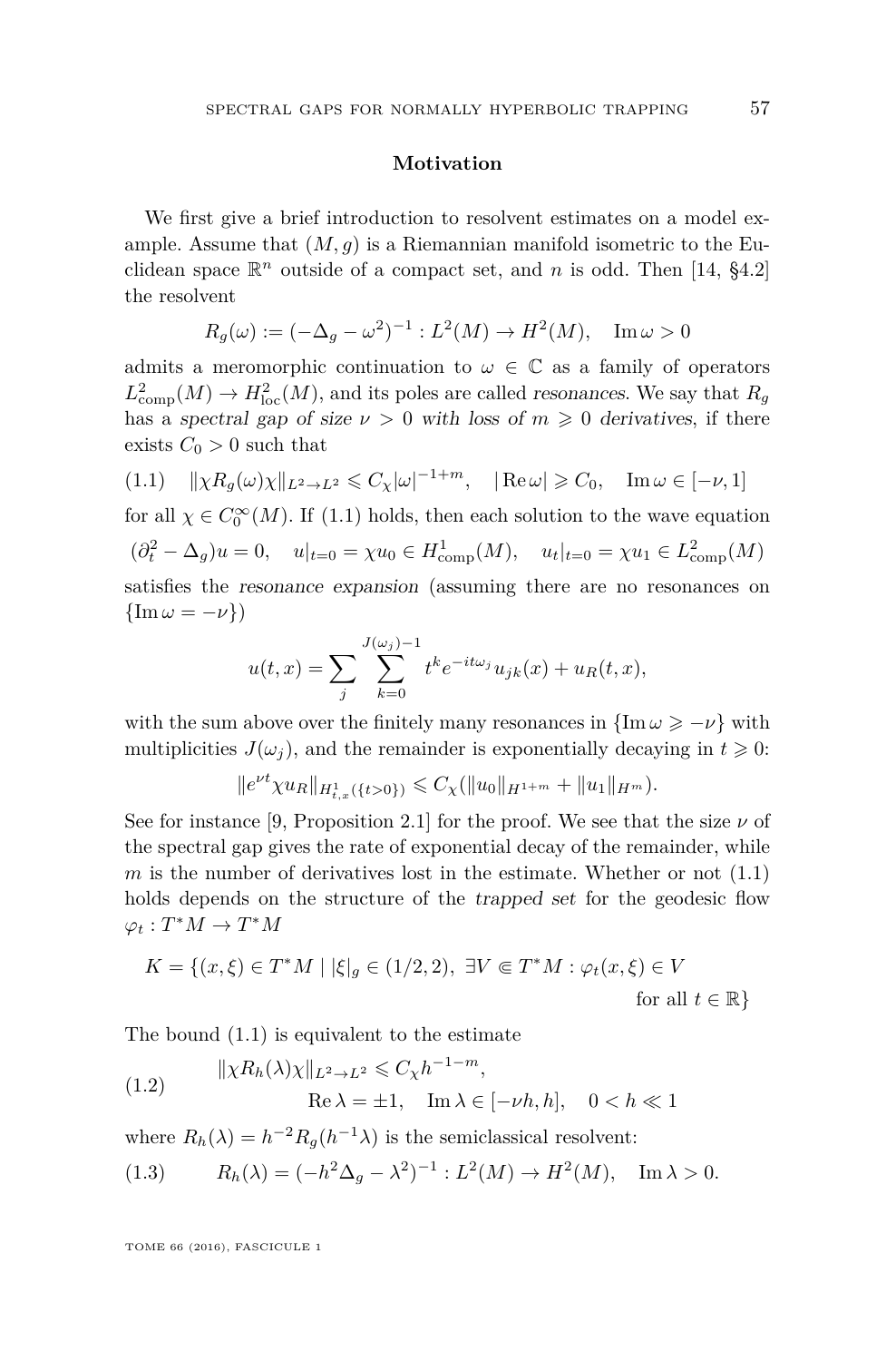The bounds [\(1.2\)](#page-3-1) for  $\text{Re }\lambda = 1$  and  $\text{Re }\lambda = -1$  are equivalent (by taking adjoints), thus we assume that  $\text{Re }\lambda = 1$ .

By the gluing method of Datchev–Vasy [\[6,](#page-27-9) §4.1], it suffices to prove the bound for the model resolvent

<span id="page-4-0"></span>(1.4) k(−*h* <sup>2</sup>∆*<sup>g</sup>* <sup>0</sup> − *λ* <sup>2</sup> − *iQ*<sup>0</sup> ) −1 k*L*2(*X*)→*L*2(*X*) 6 *Ch*−1−*m,*

where  $(X, g')$  is a compact Riemannian manifold which contains a part  $X_M$ isometric to  $(M \cap B_{R_0}, g)$  where  $B_{R_0}$  is the ball of radius  $R_0 \gg 1$  in  $\mathbb{R}^n$ , and  $Q' \in \Psi_h^2(X)$  is a semiclassical pseudodifferential operator (see [§2](#page-11-0) for notation) such that  $\sigma(Q') \geq 0$  everywhere and  $Q'$  is elliptic on  $X \setminus X_M$ and supported away from  $X_M \cap B_{R_0/2}$ . The operator  $Q'$ , as well as the operators  $Q''$ ,  $Q$  introduced below, are called *complex absorbing operators* and generalize complex absorbing potentials used for instance in quantum chemistry.

To make the setup of [\(1.6\)](#page-5-0) apply, we need to make the dependence on  $\lambda$  linear. For that, take self-adjoint compactly microlocalized operators  $P, Q'' \in \Psi_h^{\text{comp}}(X)$  such that

$$
-h^2 \Delta_{g'} - iQ' = (P - iQ'')^2 + \mathcal{O}(h^{\infty}) \quad \text{microlocally on } \{1/2 < |\xi|_{g'} < 2\}.
$$

See for instance [\[18,](#page-27-10) Lemma 4.6]; moreover, we have in  $\{1/2 < |\xi|_{g'} < 2\},\$ 

$$
\sigma(P) - i\sigma(Q'') = \sqrt{|\xi|_{g'}^2 - i\sigma(Q')},
$$

where  $\sqrt{\cdot}$  maps positive numbers to positive numbers, so in particular  $\sigma(Q'') \geq 0$  everywhere. Then (see [\[11,](#page-27-1) Lemma 4.3] for a more general argument)

$$
-h^2\Delta_{g'} - \lambda^2 - iQ' = (P - iQ'' + \lambda)(P - iQ'' - \lambda)
$$
  
microlocally on  $\{1/2 < |\xi|_{g'} < 2\}.$ 

By the elliptic estimate [\[13,](#page-27-11) Proposition 2.4], it suffices to prove a bound on  $A(-h^2\Delta_{g'} - \lambda^2 - iQ')^{-1}$  for some  $A \in \Psi_h^{\text{comp}}(X)$  which is elliptic on

<span id="page-4-1"></span>
$$
\Omega := \{ |\xi|_{g'}^2 - i\sigma(Q') = 1 \} \subset \{ x \in X_M, \ |\xi|_g = 1 \}.
$$

Since  $P - iQ'' + \lambda$  is elliptic on  $\Omega$ , we reduce [\(1.4\)](#page-4-0) to the bound

(1.5) 
$$
\| (P - iQ - \lambda)^{-1} \|_{L^2(X) \to L^2(X)} \leq C h^{-1-m},
$$

where  $Q \in \Psi_h^0(X)$ ,  $\sigma(Q) \geq 0$  everywhere, and  $Q = Q''$  microlocally near  $\Omega$ . In this paper, we prove the bound [\(1.5\)](#page-4-1) for the case when the trapped set *K* has a normally hyperbolic structure.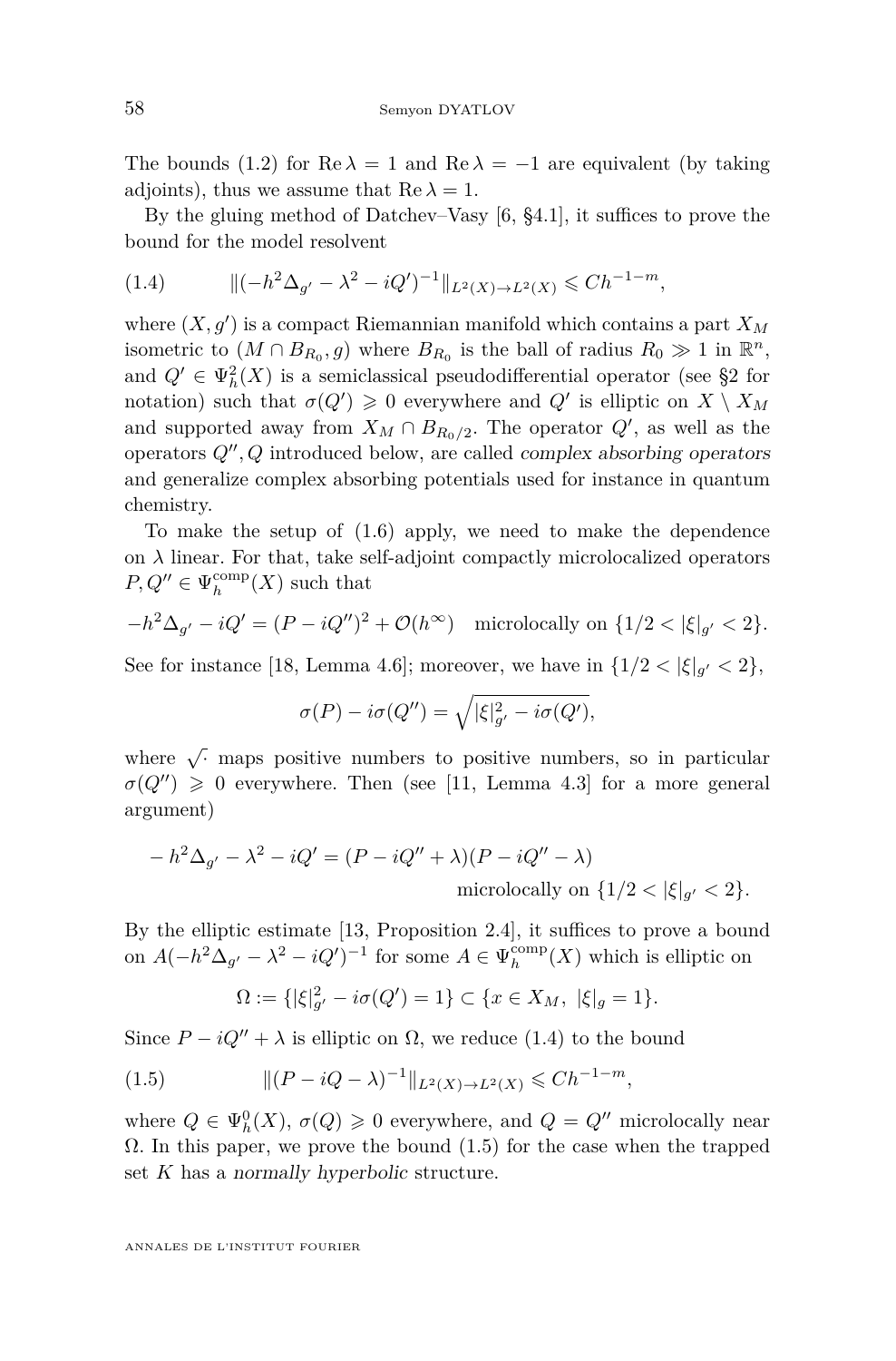#### **Setup**

<span id="page-5-0"></span>Let *X* be a compact manifold with a fixed volume form and

(1.6) 
$$
R(\lambda; h) := (P(h) - iQ(h) - \lambda)^{-1} : L^2(X) \to L^2(X),
$$

where  $P(h), Q(h) \in \Psi_h^0(X)$  (henceforth denoted simply  $P, Q$ ) are selfadjoint semiclassical pseudodifferential operators of order 0 with principal symbols *p*, *q* (see [§2](#page-11-0) for the semiclassical notation used) and  $\lambda \in \mathbb{C}$  satisfies  $\lambda = \mathcal{O}(h)$ . We furthermore assume that  $q \geq 0$  everywhere and  $q(x, \xi) > 0$ for  $|\xi|$  large enough. The family  $R(\lambda; h)$  is meromorphic in  $\lambda$ , and we call its poles resonances. (The resonances for the model resolvent [\(1.6\)](#page-5-0) need not coincide with resonances for the scattering resolvent [\(1.3\)](#page-3-2), but a spectral gap for  $(1.6)$  implies a spectral gap for  $(1.3)$ .)

As a particular application, [\[25\]](#page-27-12) shows exponential decay of linear waves on Kerr–de Sitter black holes (modulo a finite dimensional space) using a resolvent estimate of type [\(1.7\)](#page-7-1). We refer the reader to [\[25,](#page-27-12) [10\]](#page-27-2) for further discussion of the relation between resolvent bounds and wave decay, and for an overview of previous results on wave decay for black holes. We remark that the analysis of trapping is critical for the understanding of semilinear and quasilinear wave equations on black holes – see the work of Hintz– Vasy [\[21,](#page-27-13) [19\]](#page-27-14). In particular, the loss of regularity in the decay estimate (quantified by  $m > 0$  in [\(1.1\)](#page-3-0)) is the reason why [\[19\]](#page-27-14) has to invoke Nash– Moser theory.

We also point out that normally hyperbolic (in fact, *r*-normally hyperbolic) trapped sets appear naturally in the semiclassical theory of chemical reaction dynamics, see [\[17\]](#page-27-15) for a physical description and [\[23,](#page-27-0) Remark 1.1] for a mathematical explanation.

Our results also hold (with the same proofs) in the general framework of [\[11,](#page-27-1) §4.1], which does not use complex absorbing operators and applies to a variety of scattering problems. In fact, [\[11,](#page-27-1) §§4.2, 8.1] reduces the general case microlocally to a neighborhood of the trapped set, providing an alternative to the gluing method discussed in the motivation section above.

We make the following normally hyperbolic trapping assumptions (see Figure [1.1;](#page-6-0) these assumptions provide a definition of  $\Gamma_{+}$  and *K* in our framework):

- <span id="page-5-1"></span>(1)  $\Gamma_{\pm}$  are codimension 1 orientable  $C^{\infty}$  submanifolds of  $T^*X$  such that  $\Gamma_{\pm} \cap \{p = 0\} \cap \{q = 0\}$  are compact;
- (2) if  $(x, \xi) \in \{p = 0\} \setminus \Gamma_{\pm}$ , then  $e^{\mp tH_p}(x, \xi) \in \{q > 0\}$  for some  $t \geq 0$ ;
- (3) the Hamiltonian field  $H_p$  is tangent to  $\Gamma_{\pm}$ ;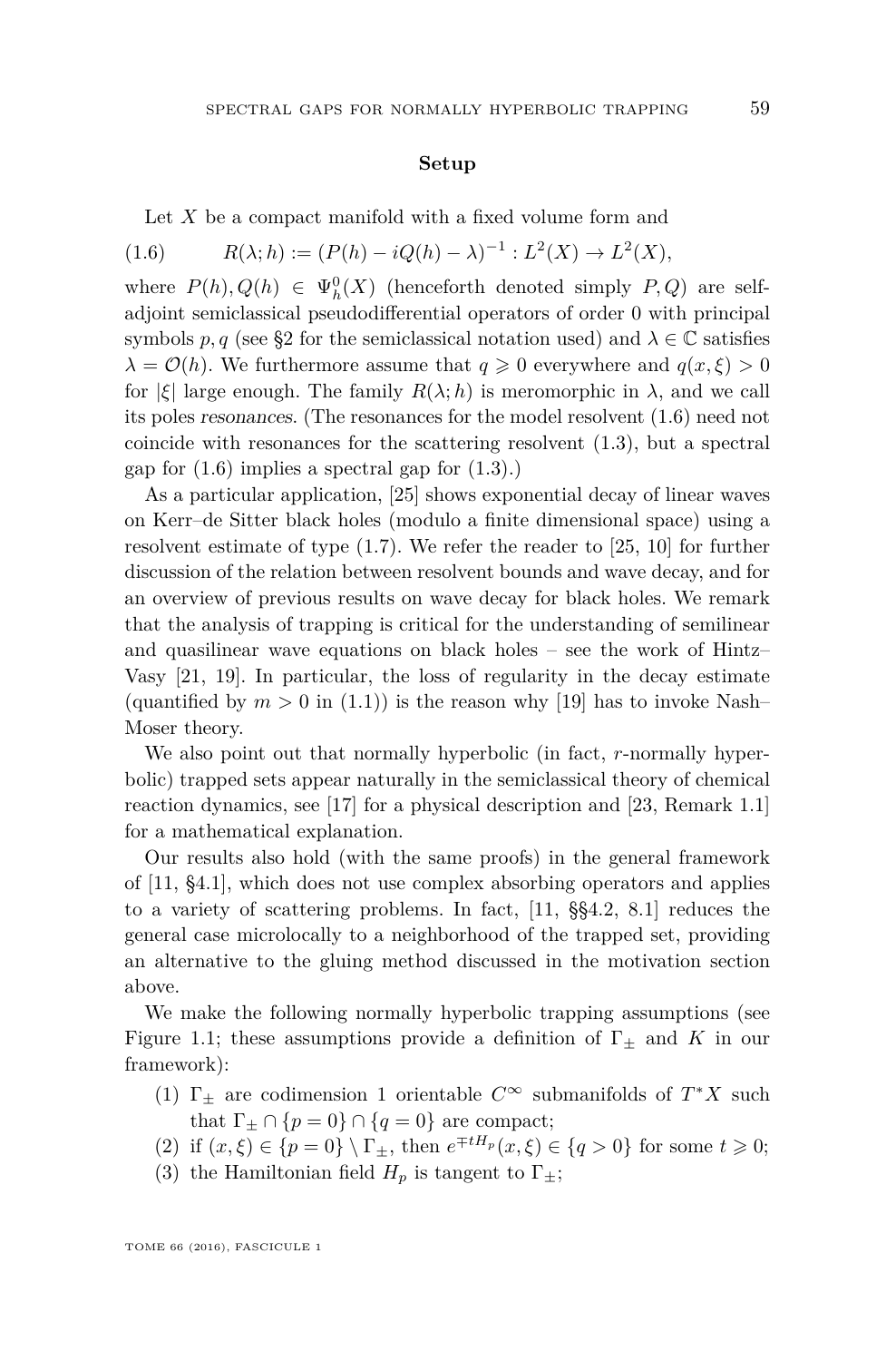

<span id="page-6-0"></span>Figure 1.1. An illustration of normally hyperbolic trapping, with the Hamiltonian flow lines of *p* on the whole *T* <sup>∗</sup>*X* shown on the left and the restriction of the flow to  $\Gamma_{\pm}$ , on the right. The shaded region is the set  ${q > 0}$  where the complex absorbing operator takes over. The dashed lines are the flow lines of  $H_{\varphi_{\pm}}$ , see [§2.2.](#page-13-0)

- (4)  $\Gamma_{\pm}$  intersect transversely,  $K = \Gamma_{+} \cap \Gamma_{-}$  is called the trapped set and we assume that  $WF_h(Q) \cap K \cap \{|p| \leq \delta\} = \emptyset$  for  $\delta > 0$  small enough;
- (5) *K* is a symplectic codimension 2 submanifold of  $T^*X$ ;
- <span id="page-6-1"></span>(6) if  $v \in T_K\Gamma_{\pm}$ , then  $de^{\mp tH_p} \cdot v$  exponentially approaches  $TK \subset T_K\Gamma_{\pm}$ as  $t \to +\infty$ .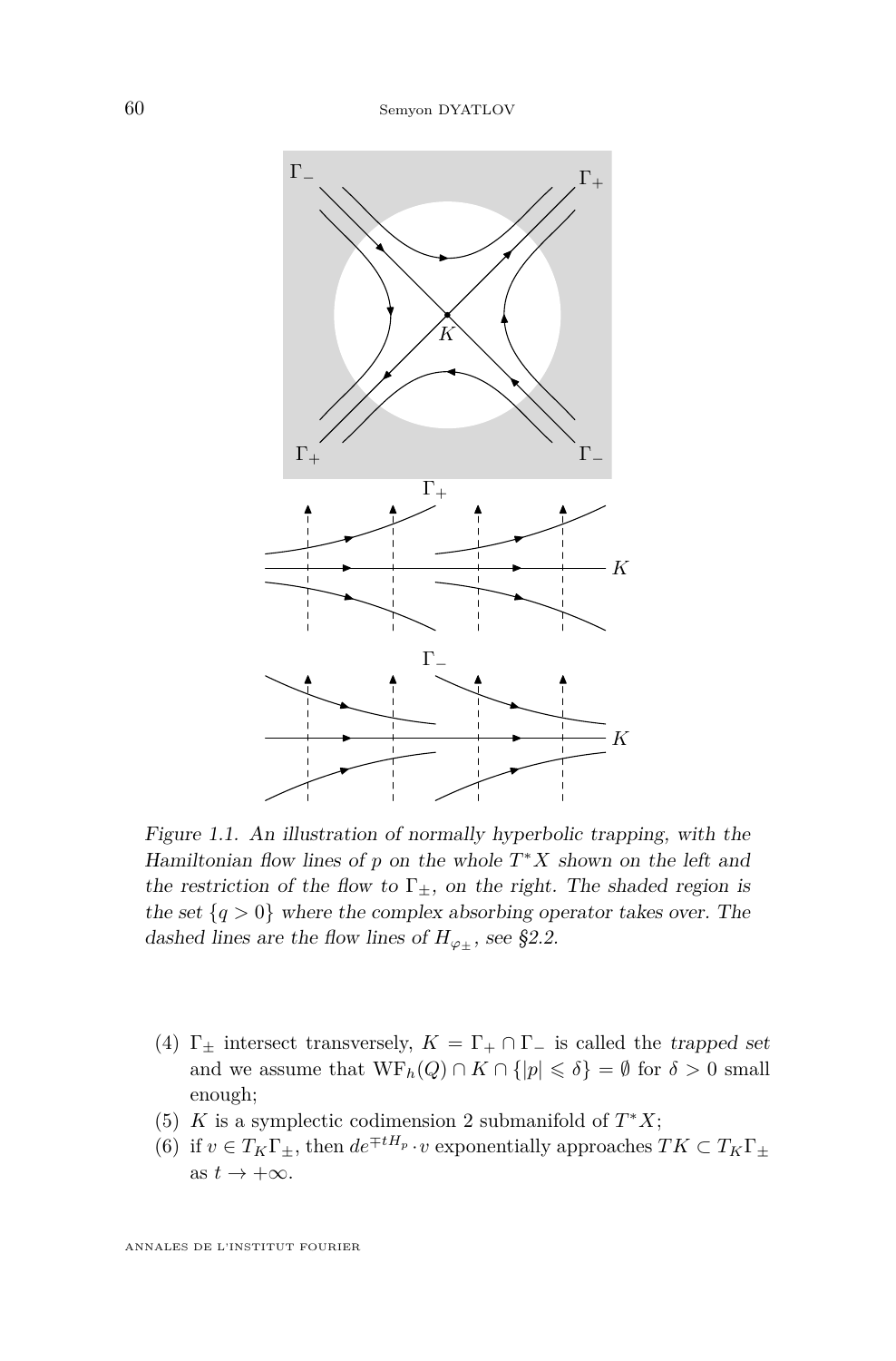Assumptions  $(1)$ – $(6)$  hold for subextremal Kerr and Kerr–de Sitter black holes with small cosmological constant, see [\[28,](#page-28-0) §2], [\[25,](#page-27-12) §6.4], and [\[10,](#page-27-2) §3.2]. Note that, as in [\[11\]](#page-27-1),  $\Gamma_{\pm}$  are open subsets of the full incoming/outgoing tails of the flow cut off to a small neighborhood of  ${p = 0} \cap {q = 0}$  (and thus are noncompact manifolds without boundary); as in [\[25\]](#page-27-12) (see also [\[10,](#page-27-2) §3.5]), one needs to embed the Kerr(–de Sitter) trapped set into a compact manifold without boundary.

We furthermore define  $0 < \nu_{\min} \leq \nu_{\max}$  as the maximal and the minimal numbers such that for each  $\varepsilon > 0$  there exists a constant *C* such that for each  $v \in T_K \Gamma_{\pm}$ 

$$
C^{-1}e^{-(\nu_{\max}+\varepsilon)t}|\pi(v)| \leq |\pi(de^{\mp tH_p} \cdot v)| \leq Ce^{-(\nu_{\min}-\varepsilon)t}|\pi(v)|, \quad t \geq 0,
$$

where  $\pi: T_K\Gamma_{\pm} \to T_K\Gamma_{\pm}$  is any fixed smooth linear projection map whose kernel is equal to *TK*. In other words,  $\nu_{\min}$  and  $\nu_{\max}$  are the minimal and maximal expansion rates in directions transversal to the trapped set.

#### **Results**

Our first result is a resonance free strip with a polynomial resolvent bound:

<span id="page-7-0"></span>THEOREM 1.1. — For each  $\varepsilon > 0$  and h small enough depending on  $\varepsilon$ (see Figure [1.2\)](#page-8-1)

<span id="page-7-1"></span>(1.7) 
$$
||R(\lambda)||_{L^2(X)\to L^2(X)} = o(h^{-2})
$$
  
if  $|\lambda| = \mathcal{O}(h)$ , Im  $\lambda > -(\nu_{\min} - \varepsilon)h/2$ .

Remarks 1.2.

(i) Theorem [1.1](#page-7-0) also extends to the case when *P, Q* are operators acting on sections of some vector bundle  $\mathcal E$  over X, as long as they are selfadjoint with respect to some smooth inner product on the fibers of  $\mathcal{E}$ , and their principal symbols (see for instance [\[13,](#page-27-11) §C.1] for a definition) are equal to  $p \cdot \text{Id}_{\mathcal{E}}, q \cdot \text{Id}_{\mathcal{E}}$  for  $p, q \in C^{\infty}(X)$ . We can also relax the assumption that  $Q = \mathcal{O}(h^{\infty})$  microlocally near  $K \cap \{p=0\}$ , requiring instead that  $q=0$  and  $\sigma(h^{-1}Q) \geq 0$  near  $K \cap \{p = 0\}$  (as an endomorphism of  $\mathcal{E}$ ). Indeed, the proof of Lemma [3.1](#page-18-0) still applies, and the relation [\(3.9\)](#page-19-0) becomes a lower bound on  $\mu(e^{-tH_p}(U_\delta))$ . We leave the details to the reader.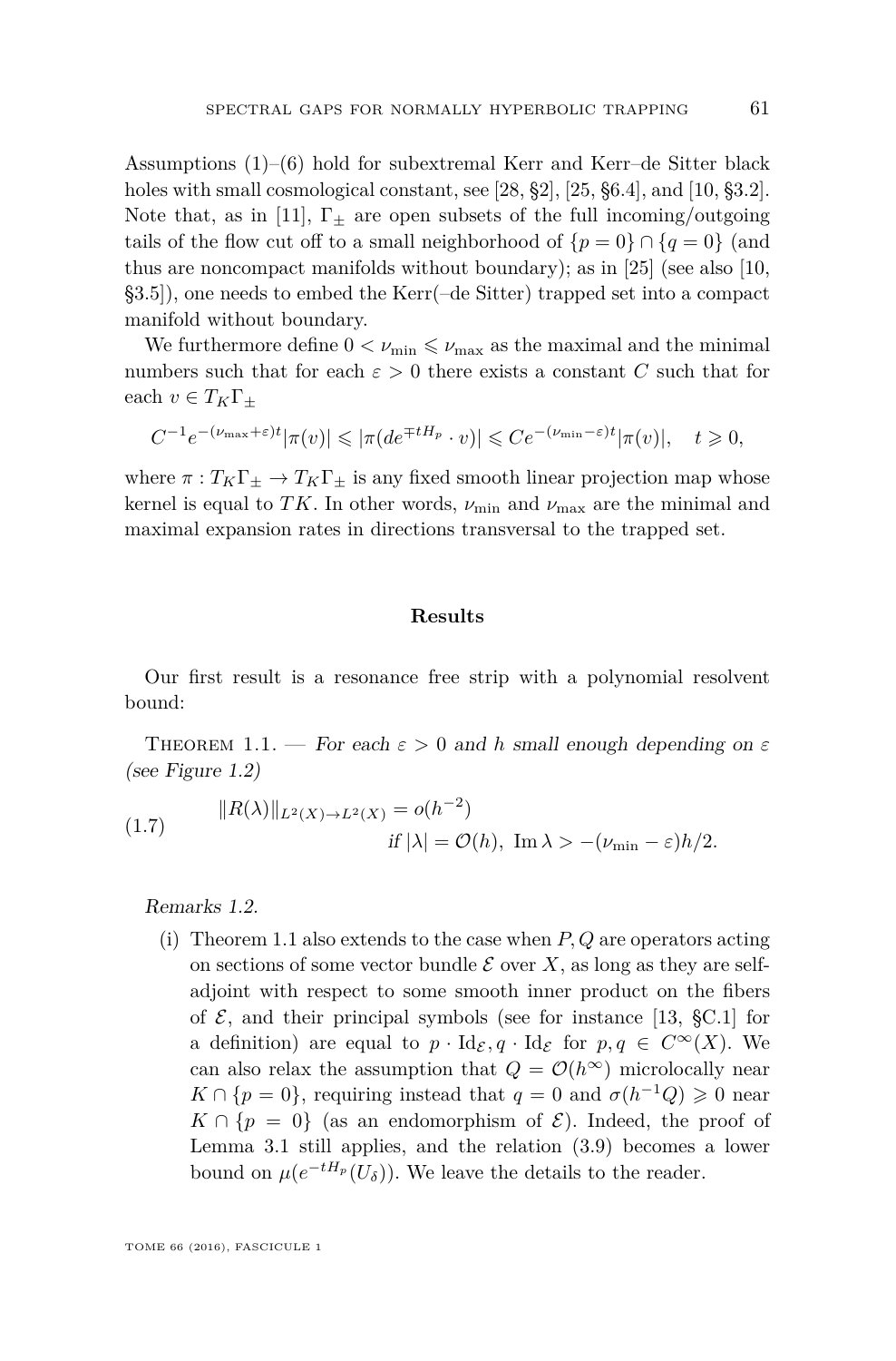

<span id="page-8-1"></span>Figure 1.2. The resonance free strips of Theorems [1.1](#page-7-0) and [1.3](#page-8-0) (ignoring *ε*) are in white, with bounds on the resolvent  $R(\lambda)$  written in the strips and (potential) bands of resonances in between the strips shaded.

(ii) We note that polynomial resolvent bounds are known in a variety of other situations – see the review of Wunsch [\[27\]](#page-28-1) for an overview of the subject and [\[4\]](#page-27-16) for other recent results. Also the much earlier work of Gérard–Sjöstrand [\[16\]](#page-27-17) treated normally hyperbolic trapping in the analytic category with (implicit) exponential resolvent bounds.

We now make the stronger assumption that the trapping is *r*-normally hyperbolic for large *r*, namely

<span id="page-8-2"></span>
$$
(1.8) \t\t \nu_{\min} > r\mu_{\max},
$$

where  $\mu_{\text{max}}$  is the maximal expansion rate along *K*, namely  $||de^{tH_p}|_{TK}|| =$  $\mathcal{O}(e^{(\mu_{\max}+\varepsilon)t})$  as  $|t|\to\infty$ , for all  $\varepsilon>0$ . The condition [\(1.8\)](#page-8-2) means that the rate of expansion in directions transversal to  $K$  is much larger than the rate of expansion along  $K$ , and it holds for  $Kerr(-de Sitter)$  black holes (see the references above).

Under the assumption [\(1.8\)](#page-8-2) and an appropriate pinching condition, we exhibit deeper resonance free strips with polynomial resolvent bounds:

<span id="page-8-0"></span>THEOREM 1.3. — Assume that the trapping is *r*-normally hyperbolic for all *r*. Fix  $m \geq 1$  and assume the pinching condition

$$
(m+1/2)\nu_{\min} > (m-1/2)\nu_{\max}.
$$

Then for each small  $\varepsilon > 0$  and h small enough depending on  $\varepsilon$ , we have (see Figure [1.2\)](#page-8-1)

<span id="page-8-3"></span>
$$
(1.9) \quad ||R(\lambda)||_{L^2(X)\to L^2(X)} \leq C h^{-m-2} \quad \text{if } |\lambda| = \mathcal{O}(h),
$$
  
and  $h^{-1} \operatorname{Im} \lambda \in [-(m+1/2)\nu_{\min} + \varepsilon, -(m-1/2)\nu_{\max} - \varepsilon].$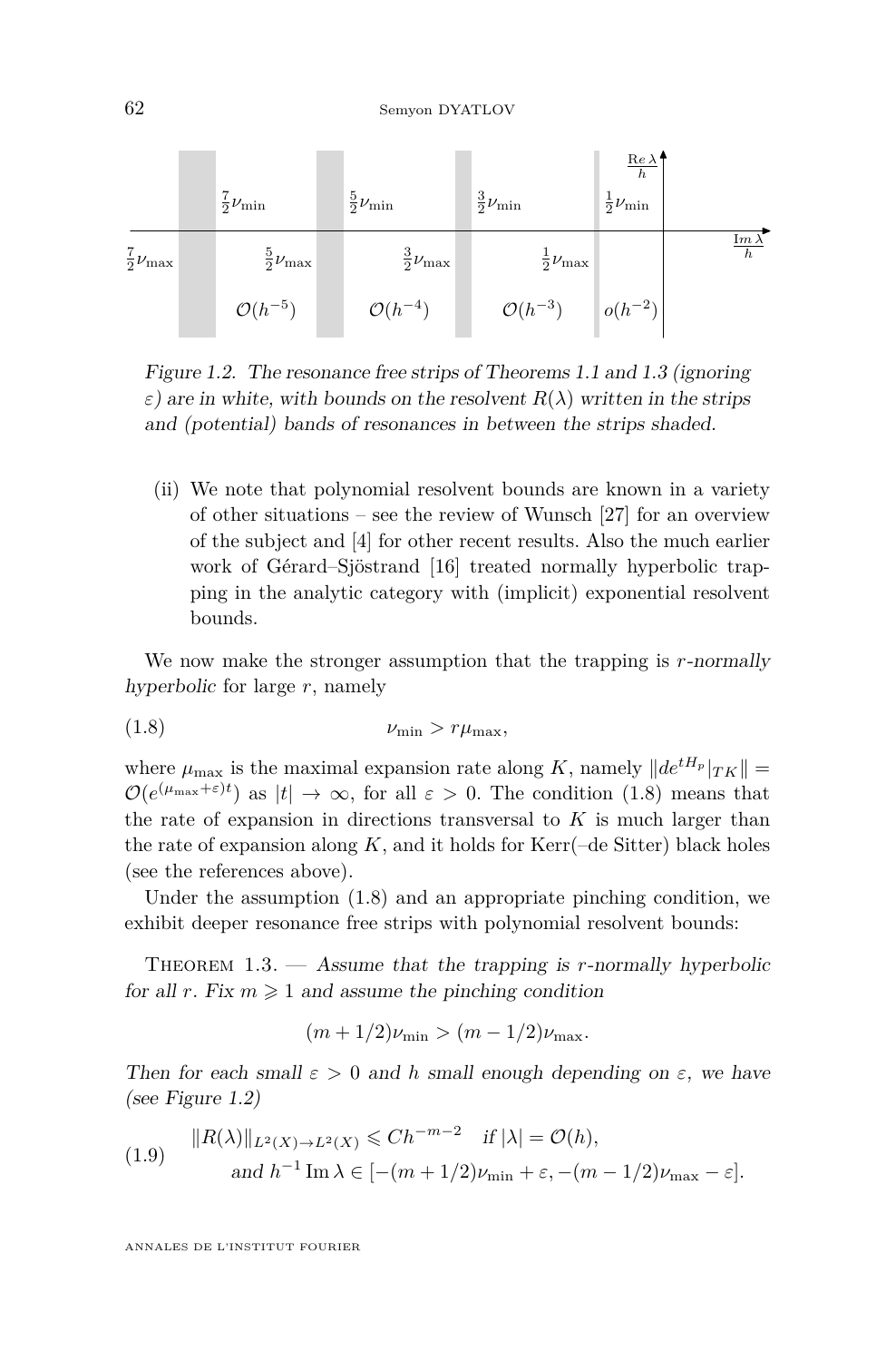Remarks 1.4.

- (i) Since semiclassical arguments only require finitely many derivatives, it is straightforward to see that Theorem [1.3](#page-8-0) is also valid for trapping which is *r*-normally hyperbolic for some fixed *r*, where *r* is chosen large enough depending only on *m* and on the dimension of *X*. Such trapping is structurally stable under perturbations of the symbol *p*, see [\[22\]](#page-27-18) and [\[11,](#page-27-1) §5.2].
- (ii) Unlike Theorem [1.1,](#page-7-0) we only prove Theorem [1.3](#page-8-0) in the scalar case, rather than for operators on general vector bundles, and for  $Q =$  $\mathcal{O}(h^{\infty})$  near  $K \cap \{p=0\}.$
- (iii) The pinching condition is true (for all  $m$ ) for the Schwarzschild(–de Sitter) black hole. In the Kerr case, it was studied for  $m = 1$  in [\[10,](#page-27-2) Figure 2(a) and §3.3].
- (iv) A more careful argument, using in part the proof of Theorem [1.1,](#page-7-0) shows that the bound [\(1.9\)](#page-8-3) could be improved to  $\mathcal{O}(h^{-m-1})$  for  $h^{-1}$  Im  $\lambda \geq -m\nu_{\min} + \varepsilon$  and to  $o(h^{-m-2})$  elsewhere in the strip, and more optimal bounds can be obtained using complex interpolation. The transition from one bound to the other at  $h^{-1}$  Im  $\lambda \ge -m\nu_{\min}$ is similar in spirit to the transition from the nontrapping bound  $\mathcal{O}(h^{-1})$  in the upper half-plane to the  $o(h^{-2})$  bound in the first gap. The method of Theorem [1.1](#page-7-0) produces the slightly better bound of  $o(h^{-m-2})$  because Lemma [3.2](#page-18-1) applies under slightly more relaxed conditions on the norm of  $\Theta^+u$  than Lemma [4.4.](#page-22-0)

#### **Ideas of the proofs**

The proof of Theorem [1.3](#page-8-0) is based on constructing pseudodifferential operators  $\Theta_j^+$ ,  $W_j^+$  such that microlocally near  $K \cap \{p=0\}$ , we have

$$
\Theta_m^+ \dots \Theta_0^+(P - \lambda) = (P - ihW_{m+1}^+ - \lambda)\Theta_m^+ \dots \Theta_0^+ + \mathcal{O}(h^{\infty}).
$$

The principal symbol of  $W^+_{m+1}$  is bounded from below by  $(m+1)(\nu_{\min}-\varepsilon)$ near  $K \cap \{p=0\}$ , which has the effect of shifting the spectral parameter  $\lambda$ into the upper half-plane. Since there are no resonances in the upper halfplane, we obtain for *m* large enough depending on Im  $\lambda$ , if  $(P - iQ - \lambda)u =$  $\mathcal{O}(h^{\infty})$ , then

<span id="page-9-0"></span>(1.10) 
$$
\Theta_m^+ \dots \Theta_0^+ u = \mathcal{O}(h^{\infty}) \text{ microlocally near } K \cap \{p = 0\}.
$$

This is a pseudodifferential equation on *u*. The principal symbol of each  $\Theta_j^+$ is a defining function  $\varphi_+$  of  $\Gamma_+$ , and the equation [\(1.10\)](#page-9-0) gives information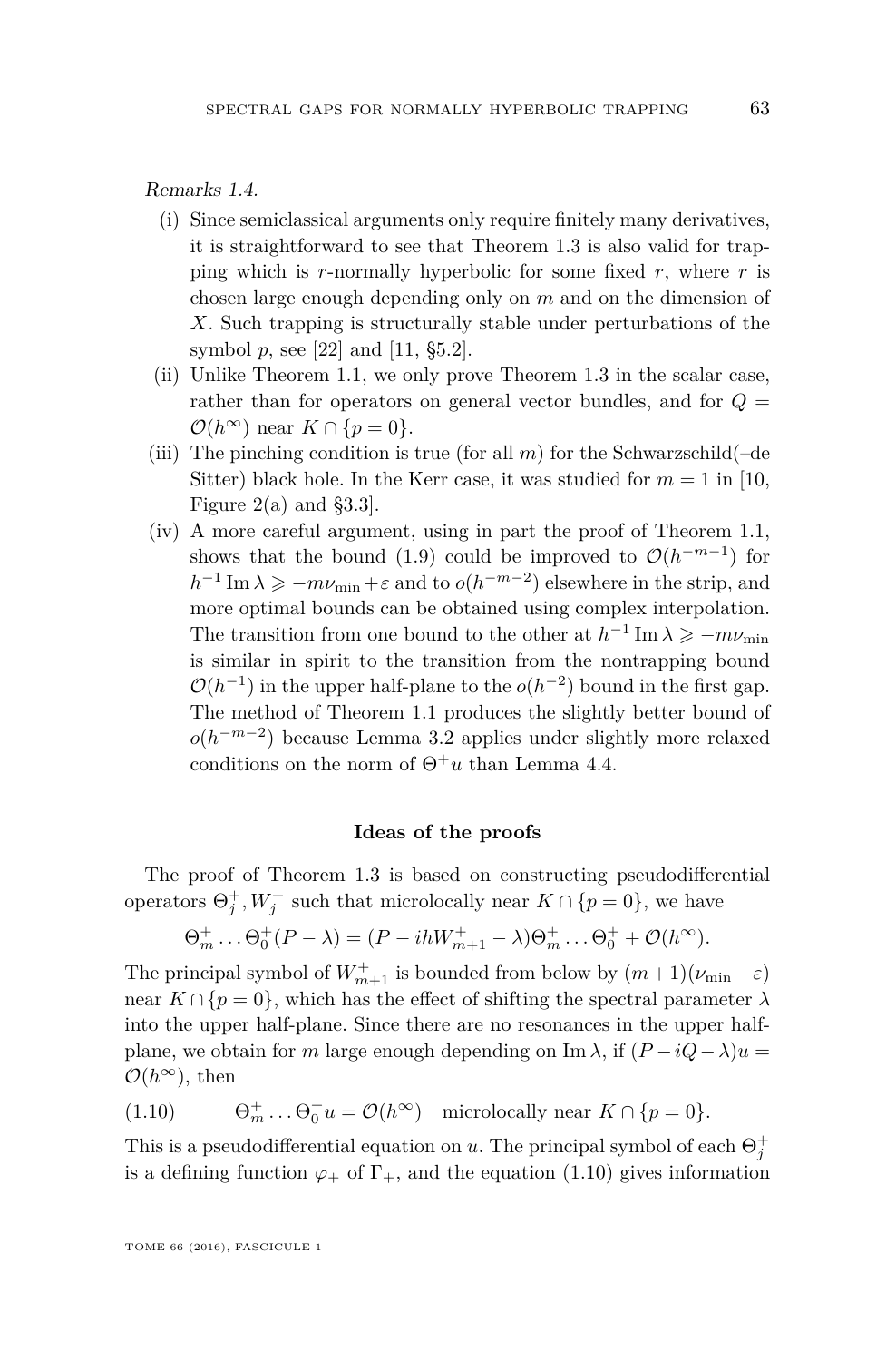64 Semyon DYATLOV

about the phase space behavior of *u* along the Hamiltonian flow lines of  $\varphi_+$ , which are transversal to  $K$  (see Figure [1.1\)](#page-6-0). Together with the information about the decay of *u* as one approaches *K*, which depends on Im  $\lambda$ , one can show that  $\lambda$  has to avoid the strips in [\(1.9\)](#page-8-3).

A good example to keep in mind, considered in [§5,](#page-24-0) is

$$
P_0 = \frac{h}{i}(x\partial_x + 1/2).
$$

The relevant solutions to the equation  $(P_0 - \lambda)u = 0$  are those whose wavefront set lies on  $\Gamma_+ = {\xi = 0}$ , which in particular means that *u* has to be smooth. This gives the resonances  $\lambda_m = -(m + \frac{1}{2})i\hbar$ ,  $m = 0, 1, \ldots$ with resonant states  $u_m(x) = x^m$  and the operator  $\partial_x$  maps  $u_m$  to  $mu_{m-1}$ . For the case of  $P_0$ , we can then take  $\Theta_j^+ = \frac{h}{i} \partial_x$  and  $W_j^+ = j$ .

In the case of Theorem [1.1,](#page-7-0) we cannot construct the operators  $\Theta_j^+$ , however a rougher version of the operator  $\Theta_0^+$  gives enough information on the concentration of *u* along the flow lines of  $H_{\varphi_+}$  to still obtain an estimate. The proof of Theorem [1.1](#page-7-0) in given in [§3](#page-17-0) and the proof of Theorem [1.3](#page-8-0) is given in [§4.](#page-20-0) Both sections use preliminary dynamical and analytical constructions of [§2.](#page-11-0)

#### **Bounds on the real line**

For  $\lambda$  on the real line, it is shown in [\[28\]](#page-28-0) that

$$
(1.11) \t\t\t ||R(\lambda)||_{L^2 \to L^2} \leq C h^{-1} \log(1/h), \t\t\t if \t\t |\lambda| = \mathcal{O}(h), \t\t \lim \lambda = 0.
$$

The results of Burq–Zworski [\[3\]](#page-27-5) and Datchev–Vasy [\[8\]](#page-27-6) (see also the papers of Burq [\[1,](#page-26-0) [2\]](#page-26-1), Vodev [\[26\]](#page-28-2), and Datchev [\[5\]](#page-27-19) for bounds on the two-sided cutoff resolvent) deduce the following improved cutoff resolvent bound:

<span id="page-10-0"></span>
$$
(1.12) \qquad ||R(\lambda)A||_{L^2 \to L^2} \leq C h^{-1} \sqrt{\log(1/h)}, \quad \text{if } |\lambda| = \mathcal{O}(h), \text{ Im } \lambda = 0,
$$

if *A* is an *h*-pseudodifferential operator such that  $WF_h(A) \cap K = \emptyset$ . The bound [\(1.12\)](#page-10-0) can be improved to  $\mathcal{O}(h^{-1})$  (which is the estimate in the case there is no trapping) if one puts A on both sides of  $R(\lambda)$ , or if the principal symbol of *A* vanishes on  $\Gamma$ <sub>-</sub> – see [\[7,](#page-27-20) [20\]](#page-27-21).

In [§5,](#page-24-0) we show that the bound [\(1.12\)](#page-10-0) is sharp by giving an example of an operator  $P - iQ$  and  $\tilde{A}$  for which the corresponding lower cutoff resolvent bound holds.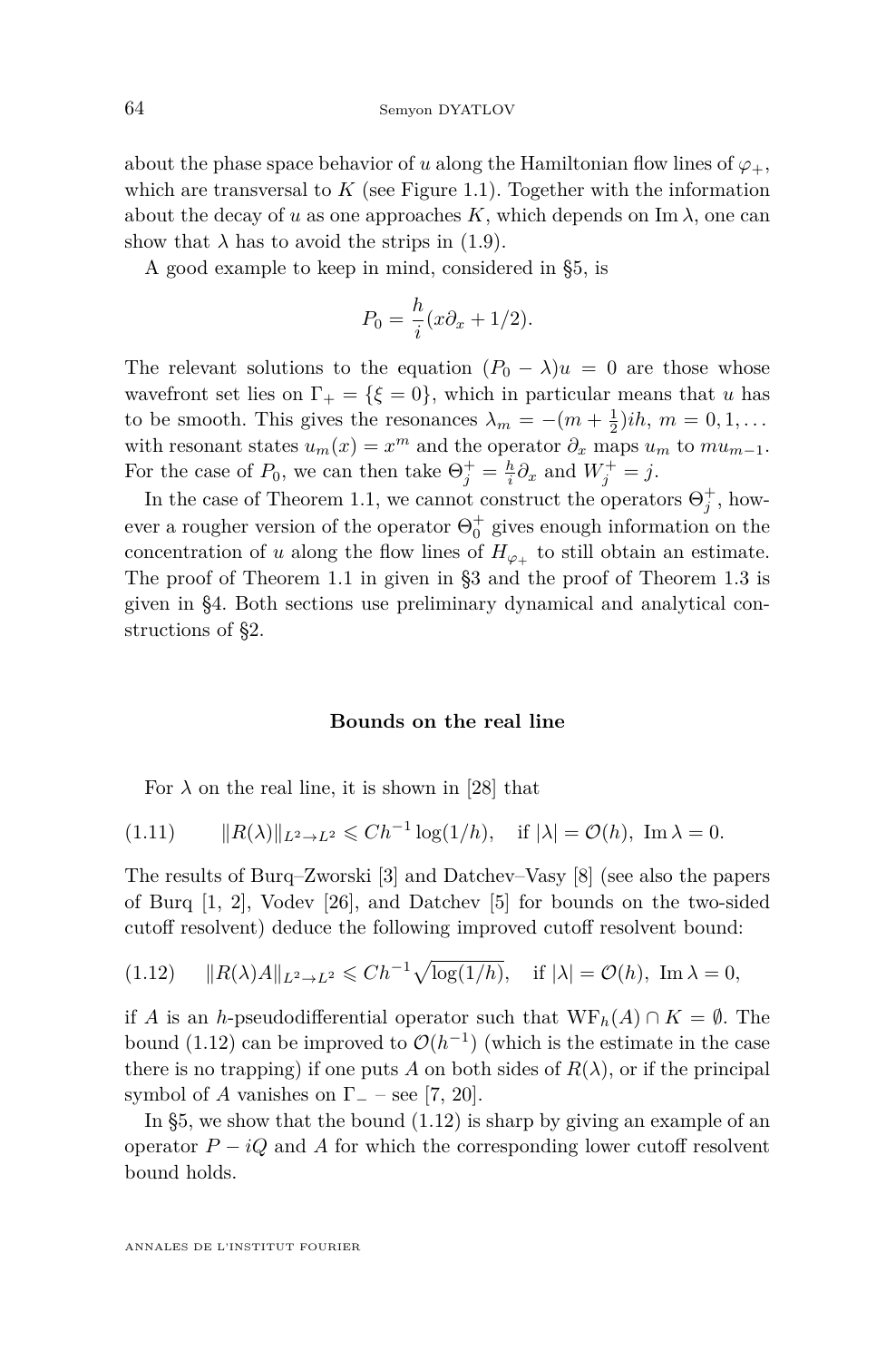#### **2. Preliminaries**

<span id="page-11-0"></span>The proofs in this paper rely on the methods of semiclassical analysis. We refer the reader to [\[29\]](#page-28-3) for an introduction to the subject, and to [\[13,](#page-27-11) Appendix C.2] for the notation used here. In particular, we use the algebra  $\Psi_h^0(X)$  of semiclassical pseudodifferential operators with symbols in the class  $S^0(X)$ . We moreover require that symbols of the elements of  $\Psi_h^0(X)$ are classical in the sense that they have an asymptotic expansion in nonnegative integer powers of *h*. Denote by

$$
\sigma: \Psi_h^0(X) \to S^0(X)
$$

the principal symbol map and recall the standard identities for  $A, B \in$  $\Psi^0_h(X)$ ,

$$
(2.1)
$$

<span id="page-11-1"></span>
$$
\sigma(AB) = \sigma(A)\sigma(B), \quad \sigma(A^*) = \overline{\sigma(A)}, \quad \sigma(h^{-1}[A,B]) = -i\{\sigma(A), \sigma(B)\}.
$$

Moreover, each  $A \in \Psi_h^0(X)$  acts  $L^2(X) \to L^2(X)$  with norm bounded uniformly in *h*. In fact, we have the bound [\[29,](#page-28-3) Theorem 5.1]

<span id="page-11-2"></span>(2.2) 
$$
\limsup_{h \to 0} ||A||_{L^2(X) \to L^2(X)} \le ||\sigma(A)||_{\infty} := \sup_{T^*X} |\sigma(A)|.
$$

We will mostly use the subalgebra of compactly microlocalized pseudodifferential operators,  $\Psi_h^{\text{comp}}(X) \subset \Psi_h^0(X)$ . For  $A \in \Psi_h^{\text{comp}}(X)$ , its wavefront set  $WF_h(A)$  is a compact subset of  $T^*X$ . We say that  $A = B + \mathcal{O}(h^{\infty})$ microlocally in some set  $U \subset T^*X$  if  $WF_h(A - B) \cap U = \emptyset$ .

We will often consider sequences  $u(h_j) \in L^2(X)$ , where  $h_j \to 0$  is a sequence of positive numbers; we typically suppress the dependence on *j* and simply write  $u = u(h_i)$  and  $h = h_i$ . For such a sequence, we say that  $u = O(h^{\delta})$  microlocally in some open set  $U \subset T^*X$ , if  $||Au||_{L^2} = O(h^{\delta})$  for each  $A \in \Psi_h^{\text{comp}}(X)$  such that  $WF_h(A) \subset U$ . The notion of  $u = o(h^{\delta})$  in  $U$ is defined similarly.

We may also consider distributions in  $L^2(X; \mathcal{E})$ , where  $\mathcal E$  is some smooth vector bundle over  $X$  with a prescribed inner product. One can take pseudodifferential operators acting on sections of  $\mathcal{E}$ , see [\[13,](#page-27-11) Appendix C.1], and the principal symbol of such an operator is a section of the endomorphism bundle  $\text{End}(\mathcal{E})$  over  $T^*X$ . However, we will only consider principally scalar operators, that is, operators whose principal symbols have the form  $a(x,\xi) \mathrm{Id}_{\mathcal{E}}$ . (Equivalently, these are the operators  $A \in \Psi^k(X;\mathrm{End}(\mathcal{E}))$  such that for all  $B \in \Psi^k(X; \text{End}(\mathcal{E}))$ , we have  $[A, B] = \mathcal{O}(h)$ .) The formulas [\(2.1\)](#page-11-1) still hold for principally scalar operators. We henceforth suppress  $\mathcal E$  in the notation.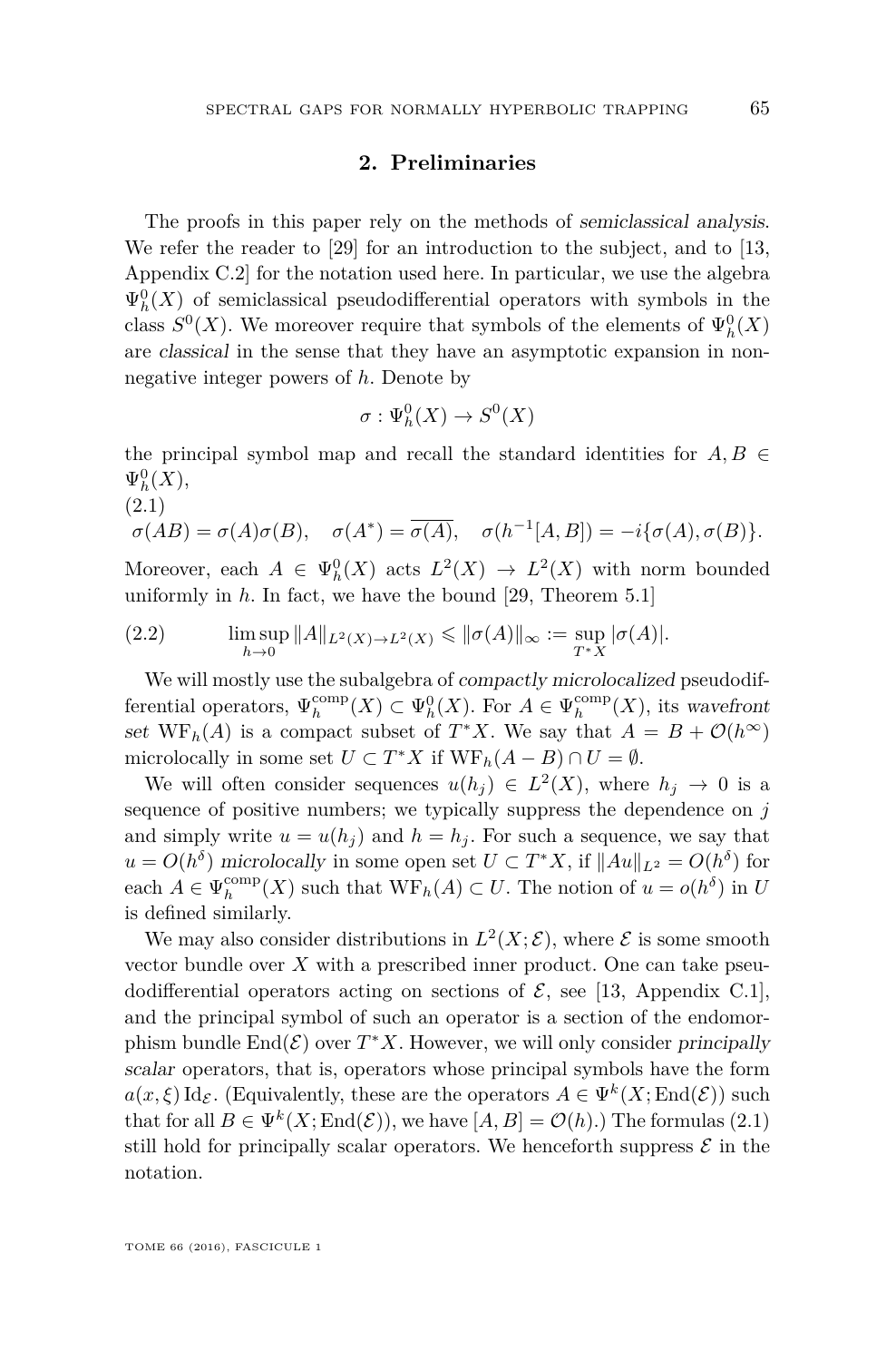#### **2.1. Semiclassical defect measures**

Our proofs rely on the following definition, designed to capture the concentration of a sequence of  $L^2$  functions in phase space:

<span id="page-12-1"></span>DEFINITION 2.1. — Assume that  $h_j \to 0$  and  $u = u(h_j) \in L^2(X)$  is bounded uniformly in  $L^2$  as  $j \to \infty$ . We say that *u* converges to a nonnegative Radon measure  $\mu$  on  $T^*X$  if for each  $A = A(h) \in \Psi_h^{\text{comp}}(X)$ , we have

(2.3) 
$$
\langle A(h_j)u(h_j), u(h_j) \rangle \to \int_{T^*X} \sigma(A) d\mu \text{ as } j \to \infty.
$$

See [\[29,](#page-28-3) Chapter 5] for an introduction to defect measures; in particular,

- for each sequence  $u(h_j)$  uniformly bounded in  $L^2$ , there exists a subsequence  $h_{j_k}$  such that  $u(h_{j_k})$  converges to some  $\mu$  [\[29,](#page-28-3) Theorem 5.2];
- we have  $\mu(U) = 0$  for some open  $U \subset T^*X$  if and only if  $u = o(1)$ microlocally on *U*.

We now show the basic properties of semiclassical measures corresponding to approximate solutions of differential equations:

<span id="page-12-3"></span>LEMMA 2.2 (Ellipticity). — Take  $P \in \Psi_h^0(X)$  and denote  $p = \sigma(P)$ . Assume that  $u = u(h_i)$  converges to some measure  $\mu$  and  $Pu = o(1)$ microlocally in some open set  $U \subset T^*X$ . Then  $\mu(U \cap \{p \neq 0\}) = 0$ .

*Proof.* — By [\(2.1\)](#page-11-1), we have for each  $A \in \Psi_h^{\text{comp}}(X)$  with  $WF_h(A) \subset U$ ,

$$
\int_{T^*X} \sigma(A)p \, d\mu = \lim_{h \to 0} \langle APu, u \rangle = 0.
$$

Since  $\sigma(A)p$  can be any function in  $C_0^{\infty}(U \cap \{p \neq 0\})$ , we have  $\mu(U \cap \{p \neq 0\})$  $0\}) = 0.$ 

<span id="page-12-2"></span>LEMMA 2.3 (Propagation). — Take  $P, W \in \Psi_h^0(X)$ , denote  $p = \sigma(P)$ ,  $w = \sigma(W)$ , and assume that  $P^* = P$ . Assume that  $u = u(h_j)$  converges to some measure  $\mu$  and denote  $f := (P - ihW)u$ . Then for each  $a \in C_0^{\infty}(T^*X)$ and for each  $Y \in \Psi_h^{\text{comp}}(X)$  such that  $Y = 1 + \mathcal{O}(h^{\infty})$  microlocally in a neighborhood of supp *a*,

<span id="page-12-0"></span>
$$
(2.4) \left| \int_{T^*X} (H_p - 2 \operatorname{Re} w) a \, d\mu \right| \leq 2 \|a\|_{\infty} \cdot \limsup_{h \to 0} (h^{-1} \|Yf\|_{L^2} \cdot \|Yu\|_{L^2}).
$$

In particular, if  $f = o(h)$  microlocally in a neighborhood of supp *a*, then

$$
\int_{T^*X} (H_p - 2 \operatorname{Re} w) a \, d\mu = 0.
$$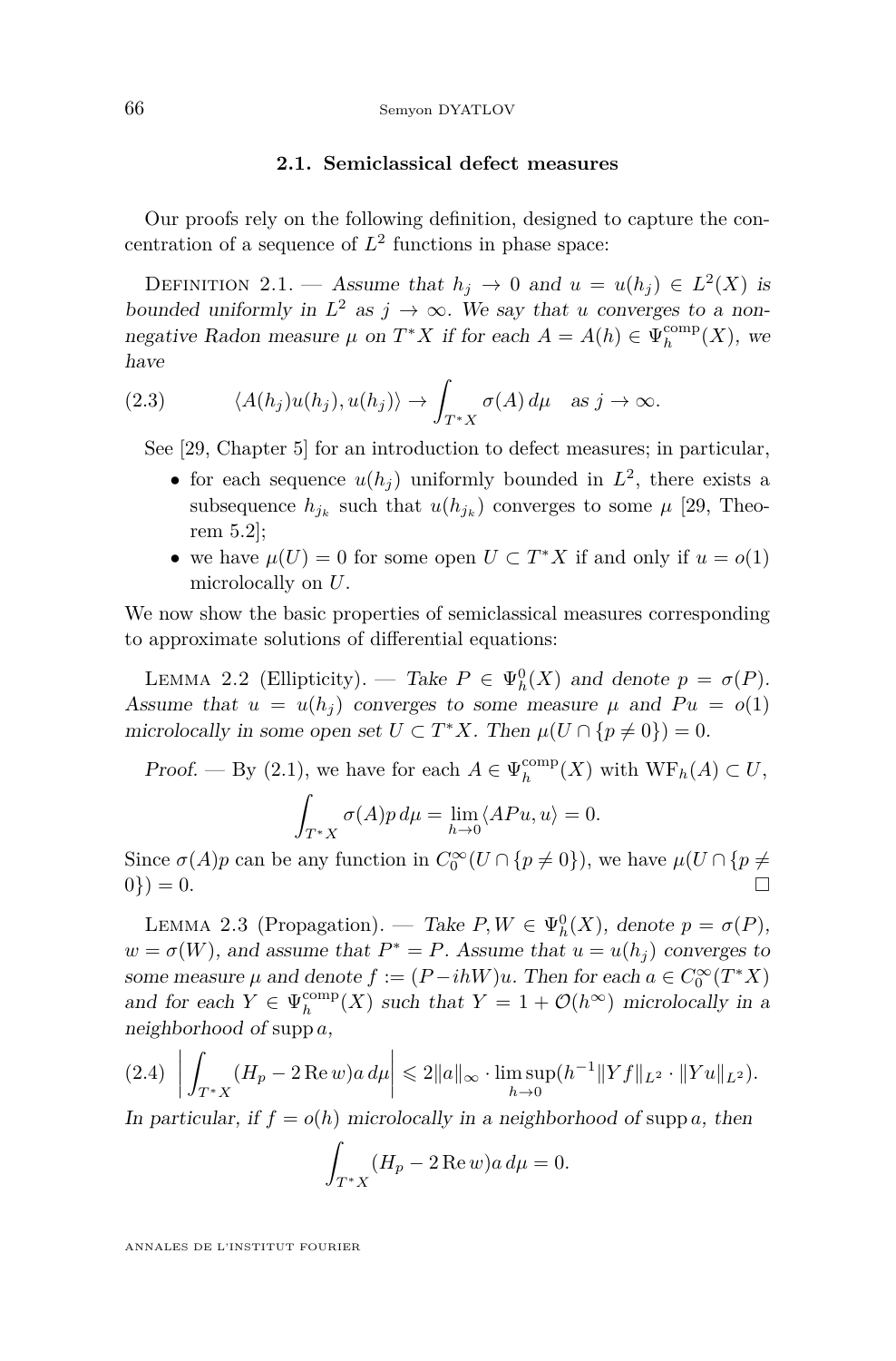Proof. — Take  $A \in \Psi_h^{\text{comp}}(X)$  with  $\sigma(A) = a$  and  $Y = 1 + \mathcal{O}(h^{\infty})$  near  $WF<sub>h</sub>(A)$ . Without loss of generality, we may assume that  $W^* = W$ ; indeed, one can put the imaginary part of *W* into *P*. Then we have

<span id="page-13-1"></span>(2.5) 
$$
\frac{\langle Af, u \rangle - \langle Au, f \rangle}{ih} = \frac{\langle A(P - ihW)u, u \rangle - \langle (P + ihW)Au, u \rangle}{ih}
$$

$$
= \langle ((ih)^{-1}[A, P] - (AW + WA))u, u \rangle.
$$

 $\text{By (2.1), } \sigma((ih)^{-1}[A, P] - (AW + WA)) = H_p a - 2wa$  $\text{By (2.1), } \sigma((ih)^{-1}[A, P] - (AW + WA)) = H_p a - 2wa$  $\text{By (2.1), } \sigma((ih)^{-1}[A, P] - (AW + WA)) = H_p a - 2wa$ ; therefore, the righthand side of  $(2.5)$  converges in absolute value to the left-hand side of  $(2.4)$ . The left-hand side of [\(2.5\)](#page-13-1) is equal to

$$
\frac{\langle AYf, Yu \rangle - \langle AYu, Yf \rangle}{ih} + \mathcal{O}(h^{\infty}),
$$

and its limit as  $h \to 0$  is bounded by the right-hand side of [\(2.4\)](#page-12-0) by [\(2.2\)](#page-11-2).  $\Box$ 

#### **2.2. Dynamical preliminaries**

<span id="page-13-0"></span>In this section, we review several properties of normally hyperbolic trapping, assuming that  $p, q, \Gamma_{\pm}, K$  satisfy properties [\(1\)](#page-5-1)–[\(6\)](#page-6-1) listed in the introduction. We start with the following restatement of [\[11,](#page-27-1) Lemma 5.1], see also [\[28,](#page-28-0) Lemma 4.1]. To be able to quantize the functions  $\varphi_{\pm}, c_{\pm}$ , we multiply them by a cutoff to obtain compactly supported functions, but only require their properties to hold in a neighborhood *U* of  $K \cap \{p=0\}$ .

<span id="page-13-4"></span>LEMMA 2.4. — Fix small  $\varepsilon > 0$ . Then there exists a bounded neighborhood *U* of  $K \cap \{p = 0\}$  and functions  $\varphi_{\pm} \in C_0^{\infty}(T^*X)$  such that  $WF_h(Q) \cap U = \emptyset$  and

(1) for  $\delta > 0$  small enough, the set

$$
(2.6) \tU_{\delta} := \{ |\varphi_{+}| < \delta, \ |\varphi_{-}| < \delta, \ |p| < \delta \} \cap U
$$

<span id="page-13-2"></span>is compactly contained in *U*;

- (2)  $\Gamma_{\pm} \cap U = {\varphi_{\pm} = 0} \cap U;$
- (3)  $H_p \varphi_{\pm} = \mp c_{\pm} \varphi_{\pm}$  on *U*, where  $c_{\pm} \in C_0^{\infty}(T^*X)$  satisfy

 $0 < \nu_{\min} - \varepsilon \leqslant c_+ \leqslant \nu_{\max} + \varepsilon$  on *U*;

(4) {*ϕ*+*, ϕ*−} *>* 0 on *U*.

<span id="page-13-3"></span>Note that in particular, for  $\delta > 0$  small enough and all  $t \geq 0$ ,

$$
(2.7) \t e^{-tH_p}(U_\delta \cap \Gamma_+) \subset \{ |\varphi_-| < e^{-(\nu_{\min}-\varepsilon)t} \delta \} \cap U_\delta \cap \Gamma_+.
$$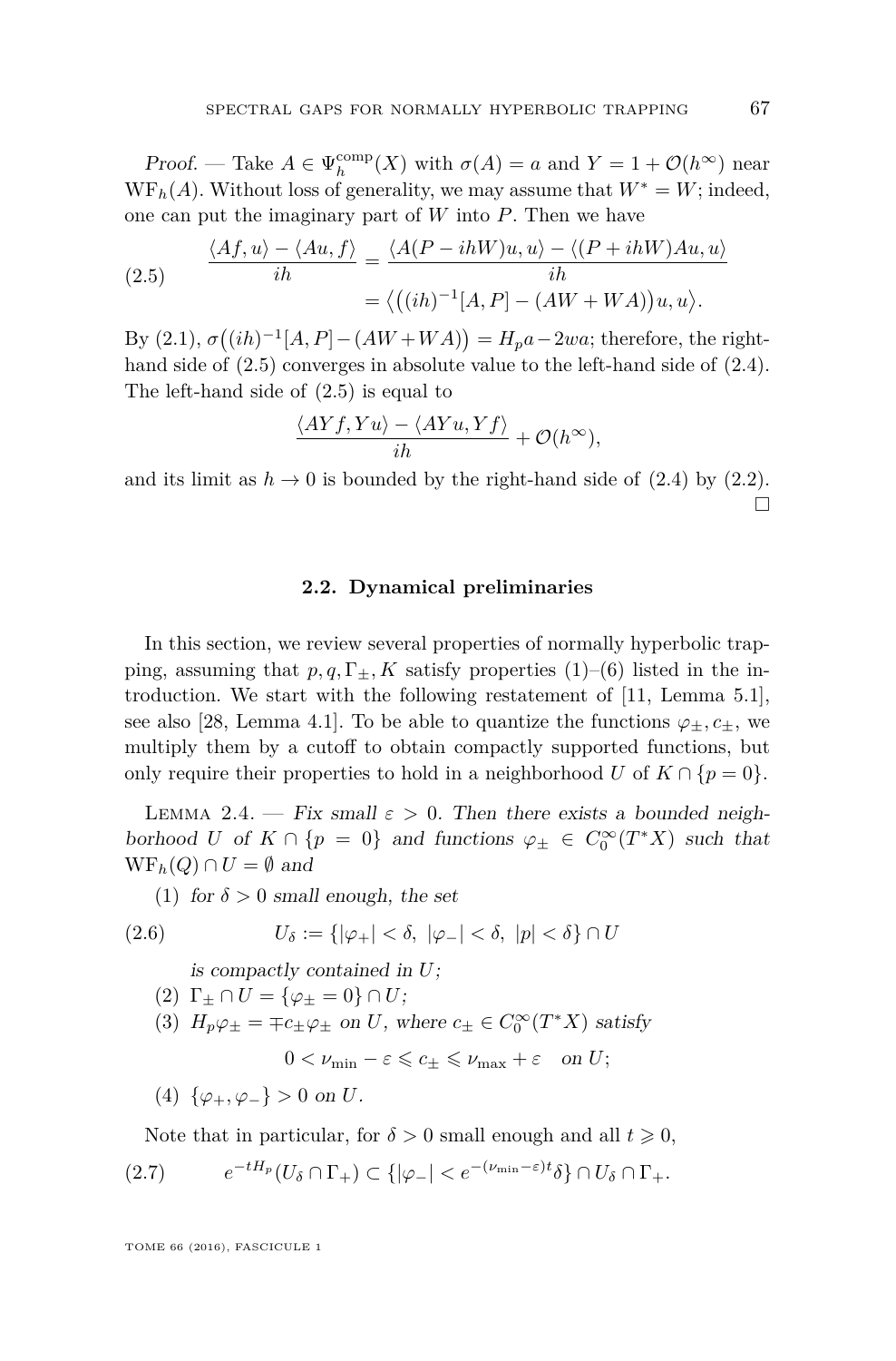Moreover, the map

<span id="page-14-2"></span>(2.8)  $(\rho, s) \mapsto e^{sH_{\varphi_+}}(\rho), \quad \rho \in K, s \in \mathbb{R}$ 

is a diffeomorphism from some neighborhood of  $(K \cap {p = 0}) \times {s = 0}$ in  $K \times \mathbb{R}$  onto some neighborhood of  $K \cap \{p=0\}$  in  $\Gamma_+$ .

For Theorem [1.3,](#page-8-0) we also need existence of solutions to the transport equation on  $\Gamma_{+}$ :

<span id="page-14-3"></span>Lemma 2.5. — Assume that the flow is *r*-normally hyperbolic in the sense of [\(1.8\)](#page-8-2), for all *r*. Fix small  $\delta > 0$  and take  $U_{\delta}$  defined by [\(2.6\)](#page-13-2). Then for each  $f \in C^{\infty}(\Gamma_+ \cap U_\delta)$ , there exists unique  $u \in C^{\infty}(\Gamma_+ \cap U_\delta)$  such that

(2.9) 
$$
(H_p + c_+)u = f.
$$

 $Proof.$  — We use [\[11,](#page-27-1) Lemma 5.2], which gives existence and uniqueness of  $v \in C^{\infty}(\Gamma_+ \cap U_\delta)$  such that  $H_p v = g$  and  $v|_K = 0$ , for each  $g \in$  $C^{\infty}(\Gamma_+ \cap U_{\delta})$  such that  $g|_K = 0$ .

We claim that there exists a function  $G \in C^{\infty}(\Gamma_+ \cap U_\delta)$  such that

<span id="page-14-0"></span>
$$
H_p F = c_+ F
$$
,  $F := e^G \{ \varphi_+, \varphi_- \}^{-1} \varphi_-$ .

Indeed, *G* needs to solve the equation

$$
H_p G = c_+ - c_- + \frac{H_p \{\varphi_+, \varphi_-\}}{\{\varphi_+, \varphi_-\}},
$$

and we use [\[11,](#page-27-1) Lemma 5.2] since the right-hand side of this equation vanishes on *K*.

Now [\(2.9\)](#page-14-0) becomes

$$
H_p(Fu) = Ff,
$$

and it remains to invoke [\[11,](#page-27-1) Lemma 5.2] once again.  $\square$ 

#### **2.3. Basic estimates**

We now derive some estimates for the operator  $P - iQ - \lambda$ , where  $P, Q$ satisfy the assumptions of Theorem [1.1.](#page-7-0) We start by using the complex absorbing operator *Q* to reduce the analysis to a neighborhood of  $K \cap \{p =$ 0, where  $K$  is the trapped set:

<span id="page-14-1"></span>LEMMA 2.6. — Assume that  $h_j \to 0$ ,  $u = u(h_j) \in L^2(X)$  is bounded uniformly in *h*, and

$$
||(P - iQ - \lambda)u||_{L^2} = \mathcal{O}(h^{\alpha+1})
$$

for some constant  $\alpha > 0$  and  $\lambda = \mathcal{O}(h)$ . Then: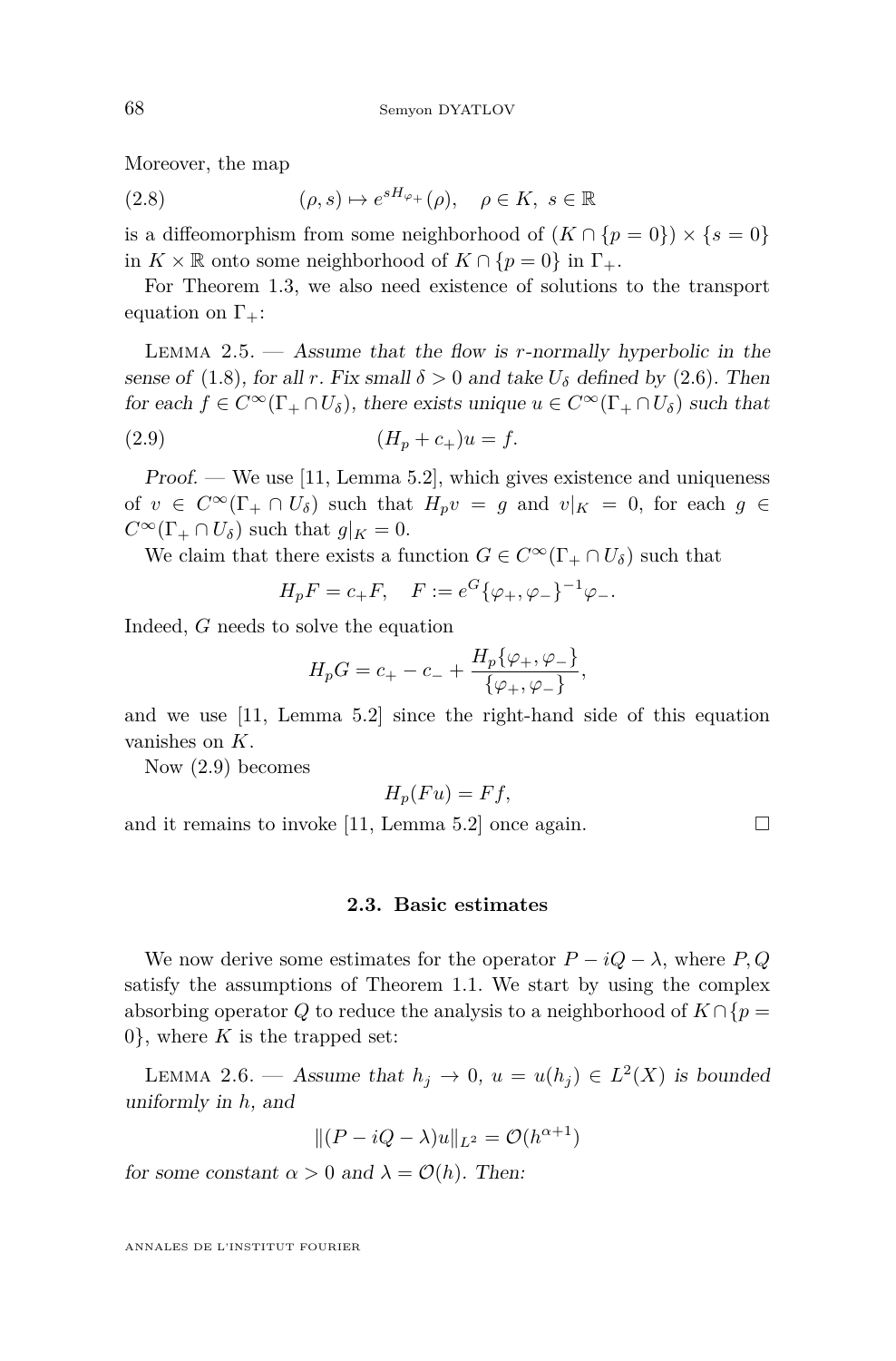- 1.  $u = \mathcal{O}(h^{\alpha})$  microlocally on the complement of  $\{p = 0\} \cap \Gamma_+$ .
- 2. If *u* converges to some measure  $\mu$  in the sense of Definition [2.1,](#page-12-1) then  $\mu$  is supported on  $\{p = 0\} \cap \Gamma_+$ . If moreover  $||u||_{L^2} \geq c > 0$  for some constant *c*, then for each neighborhood *U* of  $\{p = 0\} \cap K$ , we have  $\mu(U) > 0.$

Same statements are true if we replace  $\mathcal{O}(h^{\alpha+1}), \mathcal{O}(h^{\alpha})$  by  $o(h^{\alpha+1}), o(h^{\alpha})$ and  $\alpha \geqslant 0$ .

<span id="page-15-0"></span>Proof. — Take  $A \in \Psi_h^0(X)$  such that  $WF_h(A) \cap \{p=0\} \cap \Gamma_+ = \emptyset$ . Then  $||Au||_{L^2} \le Ch^{-1} ||(P - iQ - \lambda)u||_{L^2} + \mathcal{O}(h^{\infty})||u||_{L^2}.$ 

This follows from the elliptic estimate [\[13,](#page-27-11) Proposition 2.4] and propagation of singularities with a complex absorbing operator [\[13,](#page-27-11) Proposition 2.5], since for each  $(x, \xi) \in \text{WF}_h(A)$ , there exists  $t \geq 0$  such that  $e^{-tH_p}(x, \xi) \in$  ${p - iq \neq 0}.$ 

The estimate [\(2.10\)](#page-15-0) immediately implies part 1 of the lemma, as well as the first statement of part 2. To see the second statement of part 2, it suffices to use the following estimate, valid for each  $B \in \Psi_h^{\text{comp}}(X)$  such that  $\sigma(B) \neq 0$  on  $\{p = 0\} \cap K$ :

<span id="page-15-1"></span>
$$
(2.11) \t\t\t ||u||_{L^2} \leq C h^{-1} ||(P - iQ - \lambda)u||_{L^2} + ||Bu||_{L^2}.
$$

To prove [\(2.11\)](#page-15-1), we again use the elliptic estimate and propagation of singularities, noting that for each  $(x,\xi) \in T^*X$ , there exists  $t \geq 0$  that  $e^{-tH_p}(x,\xi) \in \{p - iq \neq 0\} \cup \{\sigma(B) \neq 0\}$ , see [\[11,](#page-27-1) Lemma 4.1].

The next lemma is a generalization of the statement that there are no resonances in the upper half-plane (which, keeping in mind Lemma [2.6,](#page-14-1) is the special case with  $W = 0$  and  $\text{Im }\lambda \geqslant ch$ ). See [\[11,](#page-27-1) §8.2] for a proof using positive commutator estimates directly instead of going through semiclassical measures. One could also replace  $\text{Re}\,\sigma(W)$  in [\(2.12\)](#page-15-2) by its finite time avarage average along the flow of  $H_p$  on  $K \cap \{p=0\}$ , see for instance [\[24,](#page-27-22) Theorem 3.2].

<span id="page-15-3"></span>LEMMA 2.7. — Fix small  $\delta > 0$ ; we use the set  $U_{\delta}$  defined in [\(2.6\)](#page-13-2). Assume that  $A, B, B_1 \in \Psi_h^{\text{comp}}(X)$  satisfy (see Figure [2.1\)](#page-16-0)

- $-\text{WF}_h(A) \subset U_{3\delta/2}$  and  $A = 1 + \mathcal{O}(h^{\infty})$  microlocally on  $\overline{U_{\delta}}$ ;
- $WF_h(B) \subset U_{3\delta} \cap \{|\varphi_+| > \delta/2\}$  and  $B = 1 + \mathcal{O}(h^{\infty})$  microlocally on  $\overline{U_{2\delta}} \cap {\{|\varphi_{+}| \geqslant \delta\}}$

<span id="page-15-2"></span>— WF<sub>h</sub>( $B_1$ )  $\subset U_{3\delta}$  and  $B_1 = 1 + \mathcal{O}(h^{\infty})$  microlocally on  $\overline{U_{2\delta}}$ .

Take  $W \in \Psi_h^{\text{comp}}(X)$  and  $\lambda = \mathcal{O}(h)$  such that

(2.12) 
$$
\operatorname{Re} \sigma(W) + h^{-1} \operatorname{Im} \lambda \geqslant c > 0 \quad \text{on } U_{3\delta}
$$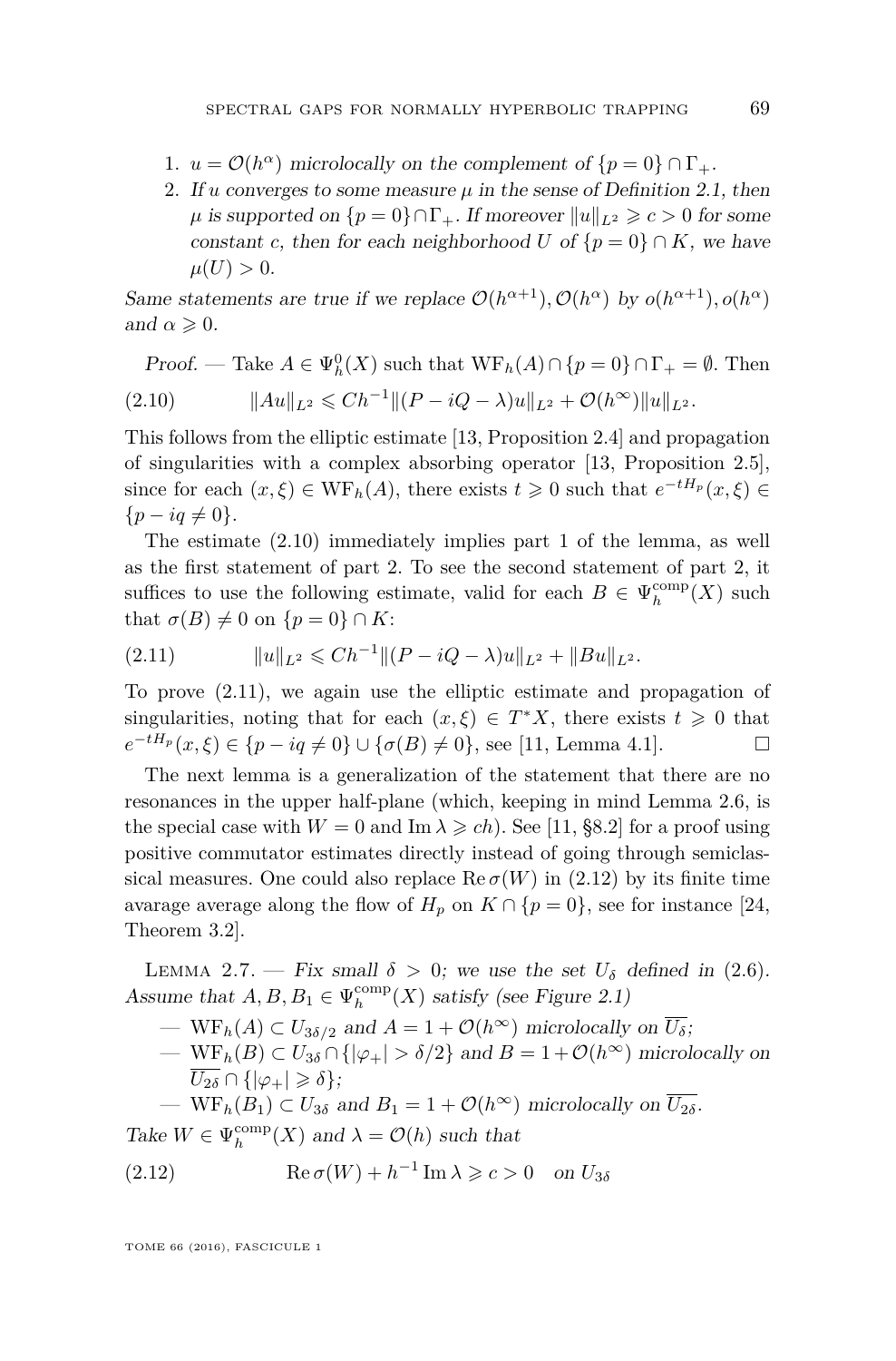

<span id="page-16-0"></span>Figure 2.1. The flow  $H_p$  and the wavefront sets of  $A, B, B_1, B_2$ ; here  $WF<sub>h</sub>(B)$  is the shaded portion of  $WF<sub>h</sub>(B<sub>1</sub>)$ . The horizontal axis is  $\varphi$ <sub>−</sub> and the vertical axis is  $\varphi_+$ .

for some constant *c*. Then for each  $u \in L^2(X)$ ,

$$
||Au||_{L^2} \leq C h^{-1} ||B_1(P - ihW - \lambda)u||_{L^2} + C||Bu||_{L^2} + \mathcal{O}(h^{\infty})||u||_{L^2}.
$$

*Proof.* — Take  $B_2 \in \Psi_h^{\text{comp}}(X)$  such that  $WF_h(B_2) \subset U_{2\delta}$  and  $B_2 =$  $1 + \mathcal{O}(h^{\infty})$  microlocally on  $U_{3\delta/2}$ . We first claim that for each fixed  $\varepsilon_0 > 0$ , there exists a constant *C* such that for *h* small enough,

<span id="page-16-1"></span> $(2.13)$   $||Au||_{L^2} \le Ch^{-1} ||B_2(P - ihW - \lambda)u||_{L^2} + C||Bu||_{L^2} + \varepsilon_0 ||u||_{L^2}.$ 

We argue by contradiction. If [\(2.13\)](#page-16-1) does not hold, then there exist sequences  $h_j \to 0$ ,  $\lambda = \lambda(h_j)$ , and  $u = u(h_j) \in L^2$  such that  $||u||_{L^2} \leq 1$ ,  $(P - ihW - \lambda)u = o(h)$  microlocally in  $U_{3\delta/2}$ , and  $||Bu||_{L^2} = o(1)$ , yet  $\|Au\|_{L^2}$  is separated away from zero.

By passing to a subsequence, we may assume that *u* converges to some measure  $\mu$  in the sense of Definition [2.1.](#page-12-1) Since for each  $(x, \xi) \in U_{3\delta/2} \setminus \Gamma_+$ , there exists  $t \geq 0$  such that  $e^{-tH_p}(x,\xi) \in {\sigma(B) = 1}$  and  $e^{-sH_p}(x,\xi) \in$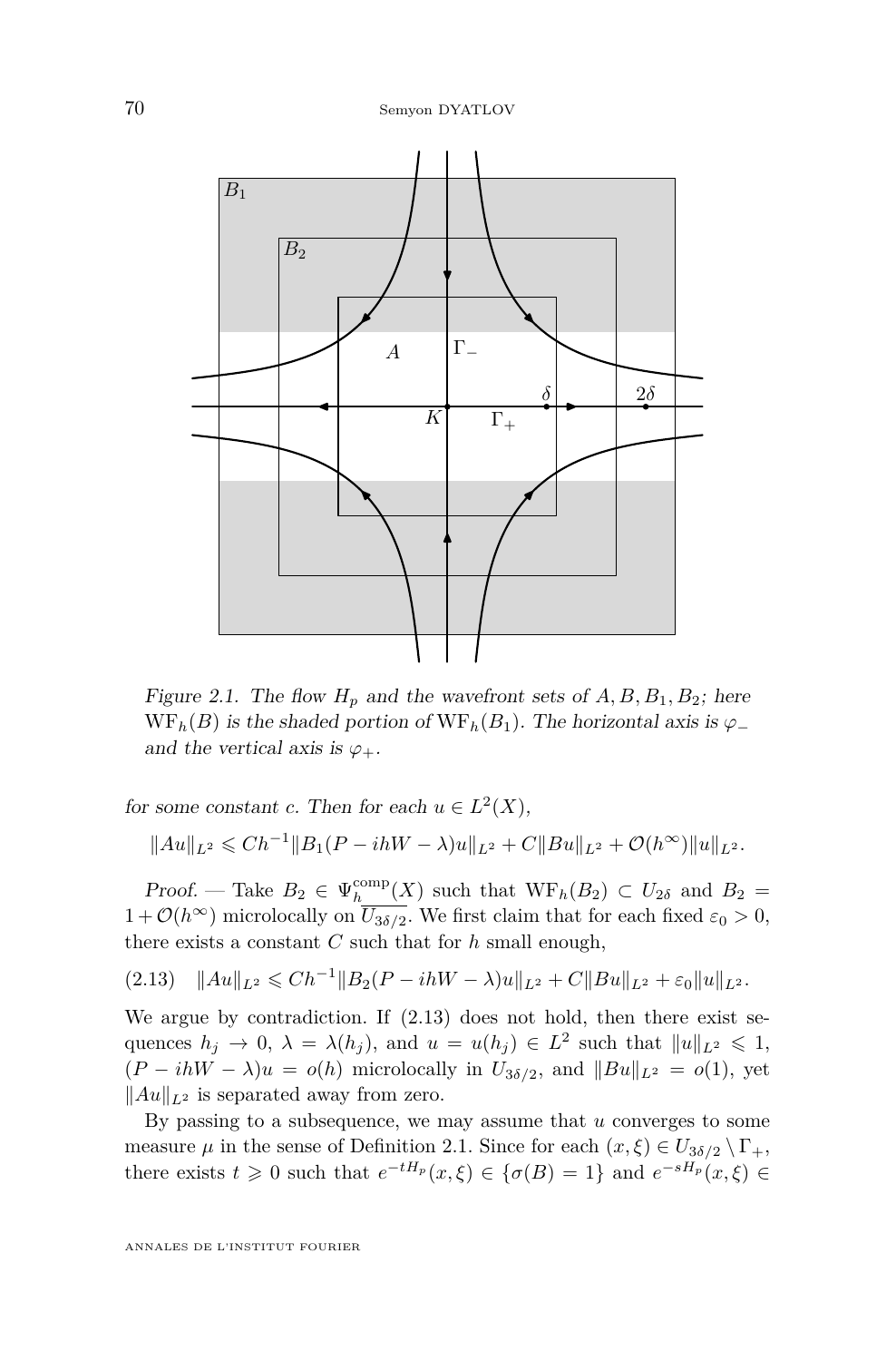$U_{3\delta/2}$  for  $s \in [0, t]$ , by propagation of singularities [\[13,](#page-27-11) Proposition 2.5] we see that  $u = o(1)$  microlocally in  $U_{3\delta/2} \setminus \Gamma_+$  and thus

$$
\mu(U_{3\delta/2} \setminus \Gamma_+) = 0.
$$

Passing to a subsequence, we may assume that  $h^{-1}\lambda \to \omega \in \mathbb{C}$ . By Lem-ma [2.3,](#page-12-2) for each  $a \in C_0^{\infty}(U_{3\delta/2}),$ 

<span id="page-17-1"></span>
$$
\int_{T^*X} H_p a \, d\mu = 2 \int_{T^*X} (\text{Re}\,\sigma(W) + \text{Im}\,\omega) a \, d\mu.
$$

By [\(2.7\)](#page-13-3), [\(2.14\)](#page-17-1), and [\(2.12\)](#page-15-2), it follows that for each nonnegative  $a \in$  $C_0^{\infty}(U_{3\delta/2}),$ 

$$
\int_{\Gamma_+ \cap U_{3\delta/2}} a \circ e^{tH_p} d\mu \geq e^{2ct} \int_{\Gamma_+ \cap U_{3\delta/2}} a d\mu, \quad t \geq 0.
$$

However, the left-hand side is bounded uniformly as  $t \to +\infty$  (by  $||a||_{\infty}$ .  $\mu(U_{3\delta/2})$ , therefore  $\mu(U_{3\delta/2}) = 0$  and thus  $||Au||_{L^2} = o(1)$ , giving a contradiction and proving [\(2.13\)](#page-16-1).

Take  $B'_2 \in \Psi_h^{\text{comp}}(X)$  such that  $B'_2 = 1 + \mathcal{O}(h^{\infty})$  microlocally on  $WF_h(B_2)$ . We apply [\(2.13\)](#page-16-1) to  $B'_2u$  to get for each  $\varepsilon_0 > 0$ ,

<span id="page-17-2"></span>
$$
(2.15) \quad ||Au||_{L^2} \leq C h^{-1} ||B_2(P - ihW - \lambda)u||_{L^2} + C ||Bu||_{L^2} + \varepsilon_0 ||B_2'u||_{L^2} + \mathcal{O}(h^{\infty}) ||u||_{L^2}.
$$

Now, for a correct choice of  $B'_2$ , for each  $(x,\xi) \in \text{WF}_h(B'_2) \cap \{p=0\},\$ there exists  $t \geq 0$  such that  $e^{-tH_p}(x,\xi) \in {\sigma(A) \neq 0} \cup {\sigma(B) \neq 0}$  and  $e^{-sH_p}(x,\xi) \in {\sigma(B_1) \neq 0}$  for  $s \in [0,t]$ . By propagation of singularities, we then have

<span id="page-17-3"></span>
$$
(2.16) \quad \|B_2'u\|_{L^2} \leq C h^{-1} \|B_1 (P - ihW - \lambda)u\|_{L^2} + C \|Bu\|_{L^2} + C \|Au\|_{L^2} + \mathcal{O}(h^{\infty}) \|u\|_{L^2}.
$$

It remains to combine [\(2.15\)](#page-17-2) with [\(2.16\)](#page-17-3) and take  $\varepsilon_0$  small enough.  $\square$ 

#### **3. First gap**

<span id="page-17-0"></span>In this section, we prove Theorem [1.1.](#page-7-0) We argue by contradiction. As-sume that the estimate [\(1.7\)](#page-7-1) does not hold; then (replacing  $\varepsilon$  by  $2\varepsilon$ ) there exist sequences  $h_j \to 0$ ,  $\lambda = \lambda(h_j)$ , and  $u = u(h_j) \in L^2(X)$  such that

$$
||u||_{L^2} = 1,
$$
  
\n $||(P - iQ - \lambda)u||_{L^2} = \mathcal{O}(h^2),$   
\n $|\lambda| = \mathcal{O}(h),$   
\nIm  $\lambda > -(\nu_{\min} - 2\varepsilon)h/2.$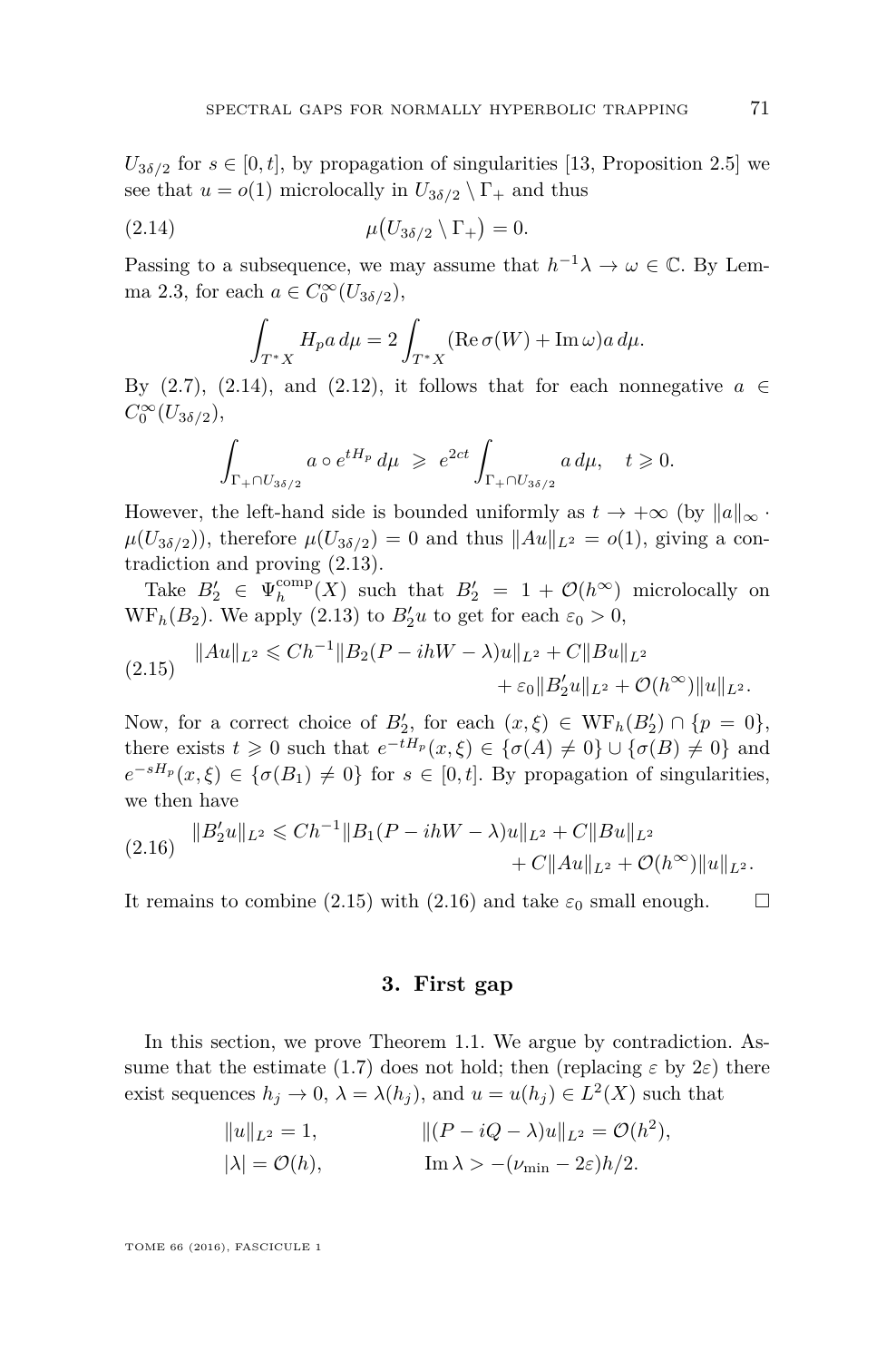By Lemma [2.6,](#page-14-1) we have

<span id="page-18-4"></span>(3.1) 
$$
u = \mathcal{O}(h)
$$
 microlocally on  $T^*X \setminus \Gamma_+$ .

Take small  $\delta > 0$  and let  $U_{\delta} \subset T^*X$  be defined in [\(2.6\)](#page-13-2). Recall that  $Q =$  $\mathcal{O}(h^{\infty})$  microlocally on  $U_{3\delta}$ ; therefore,

(3.2) 
$$
(P - \lambda)u = \mathcal{O}(h^2) \text{ microlocally on } U_{3\delta}.
$$

Take  $\Theta_+$ ,  $W_+ \in \Psi_h^{\text{comp}}(X)$  such that

<span id="page-18-6"></span><span id="page-18-2"></span>
$$
\sigma(\Theta_+) = \varphi_+, \quad \sigma(W_+) = c_+, \quad \Theta^*_+ = \Theta_+,
$$

where  $\varphi_+, c_+$  are constructed in Lemma [2.4.](#page-13-4)

<span id="page-18-0"></span>LEMMA 3.1. — For Im  $\lambda > -(\nu_{\min} - 2\varepsilon)h$  (which is weaker than the assumption of Theorem [1.1\)](#page-7-0),

(3.3) 
$$
\Theta_+ u = \mathcal{O}(h) \quad \text{microlocally on } U_{\delta}.
$$

<span id="page-18-3"></span>Proof. — Since  $H_p \varphi_+ = -c_+ \varphi_+$  on  $U_{3\delta}$ , we have

(3.4) 
$$
[P, \Theta_+] = ihW_+ \Theta_+ + \mathcal{O}(h^2)_{\Psi_h^{\text{comp}}} \text{ microlocally on } U_{3\delta}.
$$

Applying  $\Theta_+$  to [\(3.2\)](#page-18-2) and using [\(3.4\)](#page-18-3), we obtain

<span id="page-18-5"></span>(3.5) 
$$
(P - ihW_+ - \lambda)\Theta_+ u = \mathcal{O}(h^2) \text{ microlocally on } U_{3\delta}.
$$

We have  $\sigma(W_+) = c_+ \geqslant \nu_{\min} - \varepsilon$  on  $U_{3\delta}$ ; therefore,  $\sigma(W_+) + h^{-1} \operatorname{Im} \lambda \geqslant \varepsilon$ 0 on  $U_{3\delta}$ . It remains to apply Lemma [2.7](#page-15-3) to  $\Theta_+u$  and use [\(3.1\)](#page-18-4) and [\(3.5\)](#page-18-5).  $\Box$ 

Now, passing to a subsequence of  $h_j$ , we may assume that (in the sense of Definition [2.1\)](#page-12-1)

<span id="page-18-9"></span>
$$
u \to \mu, \quad h^{-1} \operatorname{Im} \lambda \to \omega \in \mathbb{C}.
$$

By Lemma [2.6,](#page-14-1) we have

(3.6) 
$$
\mu(U_{\delta}) > 0, \quad \mu(U_{\delta} \setminus \Gamma_+) = 0.
$$

We now show that  $\mu$  is Lipschitz in the direction transversal to  $K$ . Recall that  $\varphi$ <sub>−</sub>, constructed in Lemma [2.4,](#page-13-4) is a defining function of *K* on  $\Gamma_+ \cap U_\delta$ .

<span id="page-18-7"></span><span id="page-18-1"></span>LEMMA 3.2. — There exists a constant *C* such that for each  $\delta_0 > 0$ ,

(3.7) 
$$
\mu\big(U_{\delta} \cap \{|\varphi_{-}| < \delta_0\}\big) \leqslant C\delta_0.
$$

Proof. — We may assume that  $\delta_0$  is arbitrarily small. Applying Lem-ma [2.3](#page-12-2) to  $(3.3)$ , we see that there exists a constant  $C$  such that for each  $a \in C_0^{\infty}(\Gamma_+ \cap U_\delta),$ 

<span id="page-18-8"></span>(3.8) 
$$
\left| \int_{\Gamma_+\cap U_\delta} H_{\varphi_+} a \, d\mu \right| \leqslant C \|a\|_\infty.
$$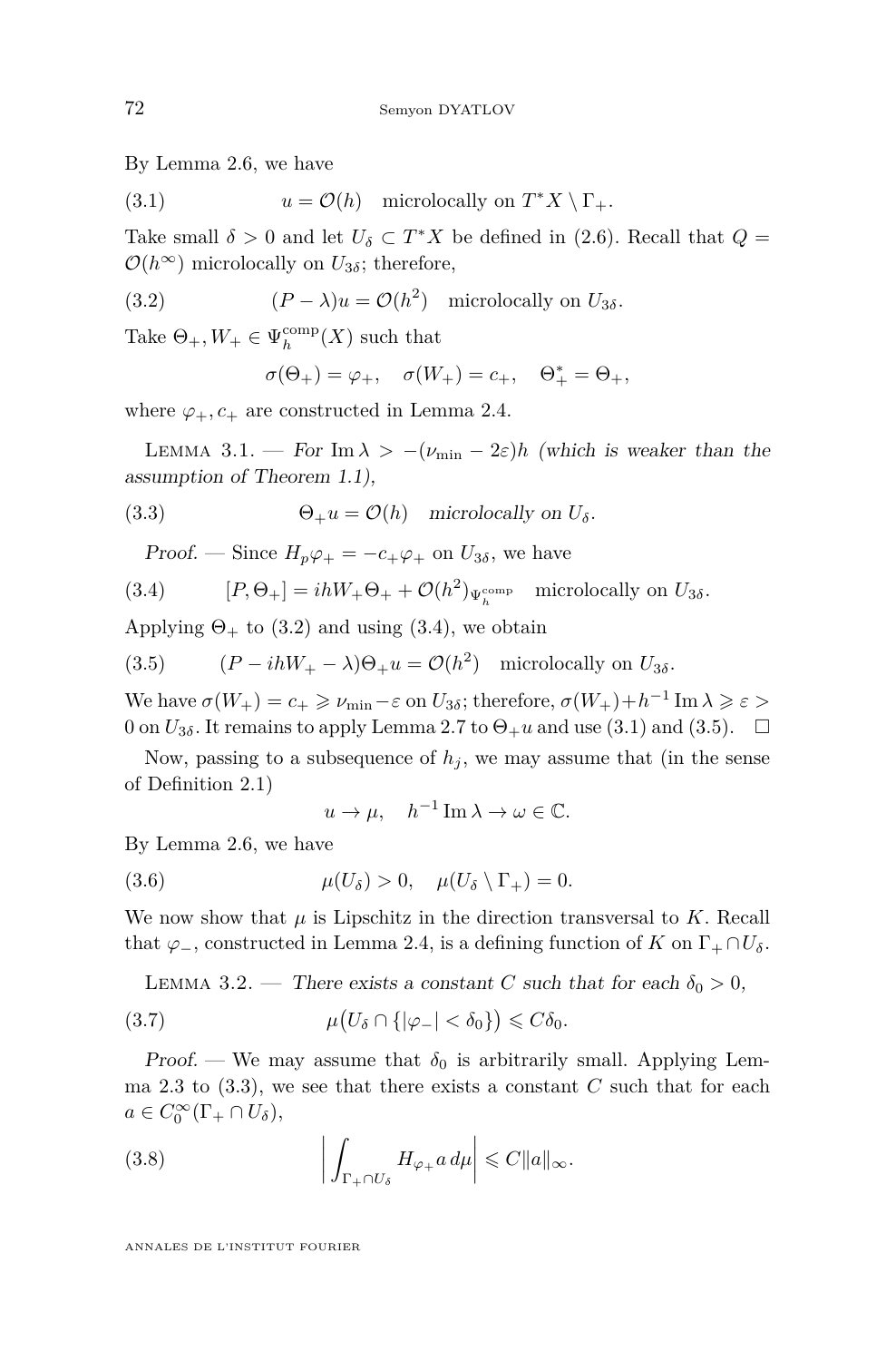

<span id="page-19-1"></span>Figure 3.1. The function  $\tilde{a}$  used in the proof of Lemma [3.2.](#page-18-1) Here  $\delta_1 > 0$ is fixed and  $\delta_0 \rightarrow 0$ .

To see [\(3.7\)](#page-18-7), we need to apply this estimate to a function *a* depending on *δ*<sub>0</sub> which, written in coordinates (*ρ, s*) of [\(2.8\)](#page-14-2), has the form  $a = \tilde{a}(s) \chi(\rho)$ with  $\chi \in C_0^{\infty}(K \cap \{|p| < \delta\})$  equal to 1 on  $K \cap \{p = 0\}$  and

$$
\text{supp}\,\tilde{a}\subset(-2\delta_0,\delta_1),\quad \|\tilde{a}\|_{\infty}\leqslant 1,\quad \partial_s\tilde{a}\geqslant-\frac{2}{\delta_1},
$$

$$
\partial_s\tilde{a}\geqslant\frac{1}{3\delta_0}\quad\text{for}\,\,|s|\leqslant\delta_0
$$

for some fixed small  $\delta_1 \in (0, \delta)$  independent of  $\delta_0$ , see Figure [3.1.](#page-19-1) Then

$$
\int_{\Gamma_+\cap U_\delta} H_{\varphi_+} a \, d\mu \ \geqslant \ \frac{1}{3\delta_0} \mu\big(\{|s| \leqslant \delta_0\}\big) - \frac{2}{\delta_1} \mu\big(\{\delta_0 \leqslant |s| \leqslant \delta_1\}\big)
$$

The left-hand side is bounded by a  $\delta_0$ -independent constant by [\(3.8\)](#page-18-8); so is the second term on the right-hand side (since  $\mu$  is a finite measure). Multiplying both sides by  $3\delta_0$  and using that  $\Gamma_+ \cap U_\delta \cap {\vert \varphi_- \vert \leq \delta_0 } \subset$  $\{|s| \leq C\delta_0\}$  for some constant *C*, we obtain [\(3.7\)](#page-18-7).

We now have by Lemma [2.3](#page-12-2) applied to [\(3.2\)](#page-18-2), for each  $a \in C_0^{\infty}(U_{\delta})$ ,

<span id="page-19-0"></span>
$$
\int_{\Gamma_+\cap U_\delta} H_p a \, d\mu = 2 \operatorname{Im} \omega \int_{\Gamma_+\cap U_\delta} a \, d\mu.
$$

For  $t \geq 0$ , since  $e^{-tH_p}(\Gamma_+ \cap U_\delta) \subset \Gamma_+ \cap U_\delta$ , we have

(3.9) 
$$
\mu(e^{-tH_p}(U_\delta)) = e^{2t \operatorname{Im} \omega} \mu(U_\delta).
$$

However, by [\(2.7\)](#page-13-3), [\(3.6\)](#page-18-9), and [\(3.7\)](#page-18-7), as  $t \to +\infty$ 

$$
\mu(e^{-tH_p}(U_\delta)) \leq \mu\big(U_\delta \cap \{|\varphi_-| < \delta e^{-(\nu_{\min}-\varepsilon)t}\}\big) \leq C e^{-(\nu_{\min}-\varepsilon)t}.
$$

However, since  $\text{Im}\,\omega \geqslant -(\nu_{\text{min}} - 2\varepsilon)/2$ , we see that  $e^{2t \text{Im}\,\omega}$  decays exponentially slower than  $e^{-(\nu_{\min}-\varepsilon)t}$  as  $t \to +\infty$ . Since  $\mu(U_{\delta}) > 0$  by [\(3.6\)](#page-18-9), we arrive to a contradiction, finishing the proof of Theorem [1.1.](#page-7-0)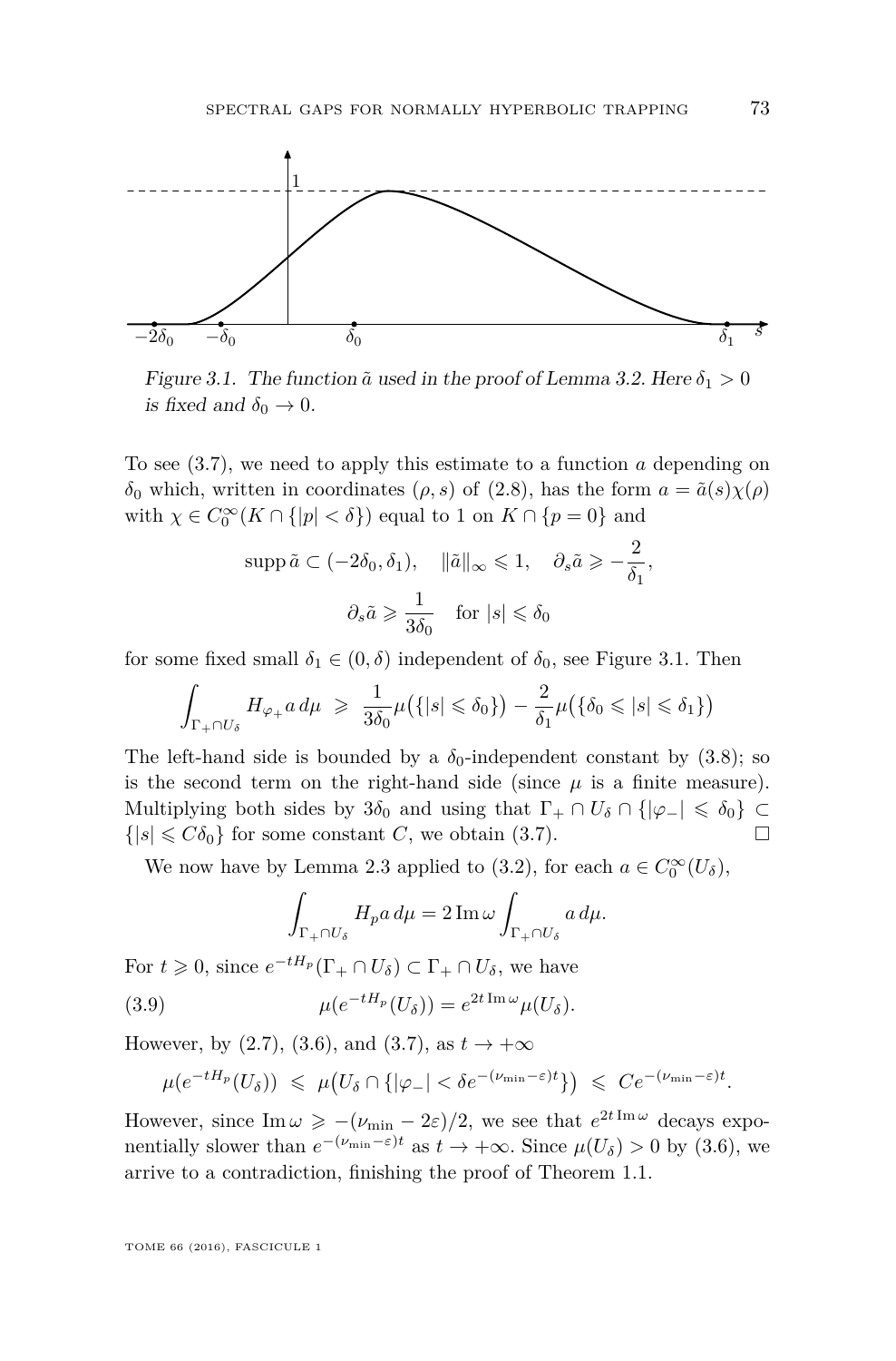#### <span id="page-20-0"></span>**4. Further gaps for** *r***-normally hyperbolic trapping**

In this section, we prove Theorem [1.3.](#page-8-0) For small  $\delta > 0$ , let  $U_{\delta}$  be defined by [\(2.6\)](#page-13-2).

#### **4.1. Auxiliary microlocal construction**

The proof relies on the following statement, which in particular makes it possible to improve the remainder in [\(3.4\)](#page-18-3) to  $\mathcal{O}(h^{\infty})$ . For  $Z = 0$ , the operators Θ*, W* below were previously constructed in [\[11,](#page-27-1) Proposition 7.1].

<span id="page-20-2"></span>Lemma 4.1. — Assume that the trapping is *r*-normally hyperbolic for all *r*, in the sense of [\(1.8\)](#page-8-2). Then for each  $Z \in \Psi_h^{\text{comp}}(X)$ , there exist  $\Theta, W \in \Psi_h^{\text{comp}}(X)$  such that

(4.1) 
$$
\Theta(P - ihZ) = (P - ihW)\Theta + \mathcal{O}(h^{\infty})
$$
 microlocally on  $U_{3\delta}$ ;

(4.2) 
$$
\sigma(\Theta) = \varphi_+, \quad \sigma(W) = \sigma(Z) + c_+ \quad \text{on } U_{3\delta}.
$$

Proof. — We construct operators

<span id="page-20-1"></span>
$$
\Theta_k, W_k \in \Psi_h^{\text{comp}}(X), \quad k = 0, 1, \dots,
$$

such that microlocally in  $U_{3\delta}$ , we have for some  $R_k \in \Psi_h^{\text{comp}}(X)$ ,

(4.3) 
$$
\Theta_k(P - ihZ) = (P - ihW_k)\Theta_k + h^{k+2}R_k + \mathcal{O}(h^{\infty})
$$

and take  $\Theta$ , W to be the asymptotic limits as  $k \to +\infty$  of these sequences of operators.

We use induction on *k*. For  $k = 0$ , take any  $\Theta_0$ ,  $W_0$  satisfying in  $U_{3\delta}$ ,

$$
\sigma(\Theta_0) = \varphi_+, \quad \sigma(W_0) = \sigma(Z) + c_+,
$$

then [\(4.3\)](#page-20-1) follows immediately from [\(2.1\)](#page-11-1) and the fact that  $H_p\varphi_+ = -c_+\varphi_+$ on  $U_{3\delta}$ .

Assume now that  $k > 0$  and [\(4.3\)](#page-20-1) holds for  $k - 1$ ; we construct the operators  $\Theta_k$  and  $W_k$  in the form

$$
\Theta_k := \Theta_{k-1} + h^k \Omega_k, \quad W_k := W_{k-1} + h^k Y_k,
$$

where  $\Omega_k$ ,  $Y_k \in \Psi_h^{\text{comp}}(X)$ . We rewrite [\(4.3\)](#page-20-1) for *k* as the following statement, valid microlocally in *U*3*<sup>δ</sup>*:

$$
[P,\Omega_k] + ih(\Omega_k Z - W_{k-1}\Omega_k - Y_k \Theta_{k-1}) = hR_{k-1} + \mathcal{O}(h^2)_{\Psi_h^{\text{comp}}}.
$$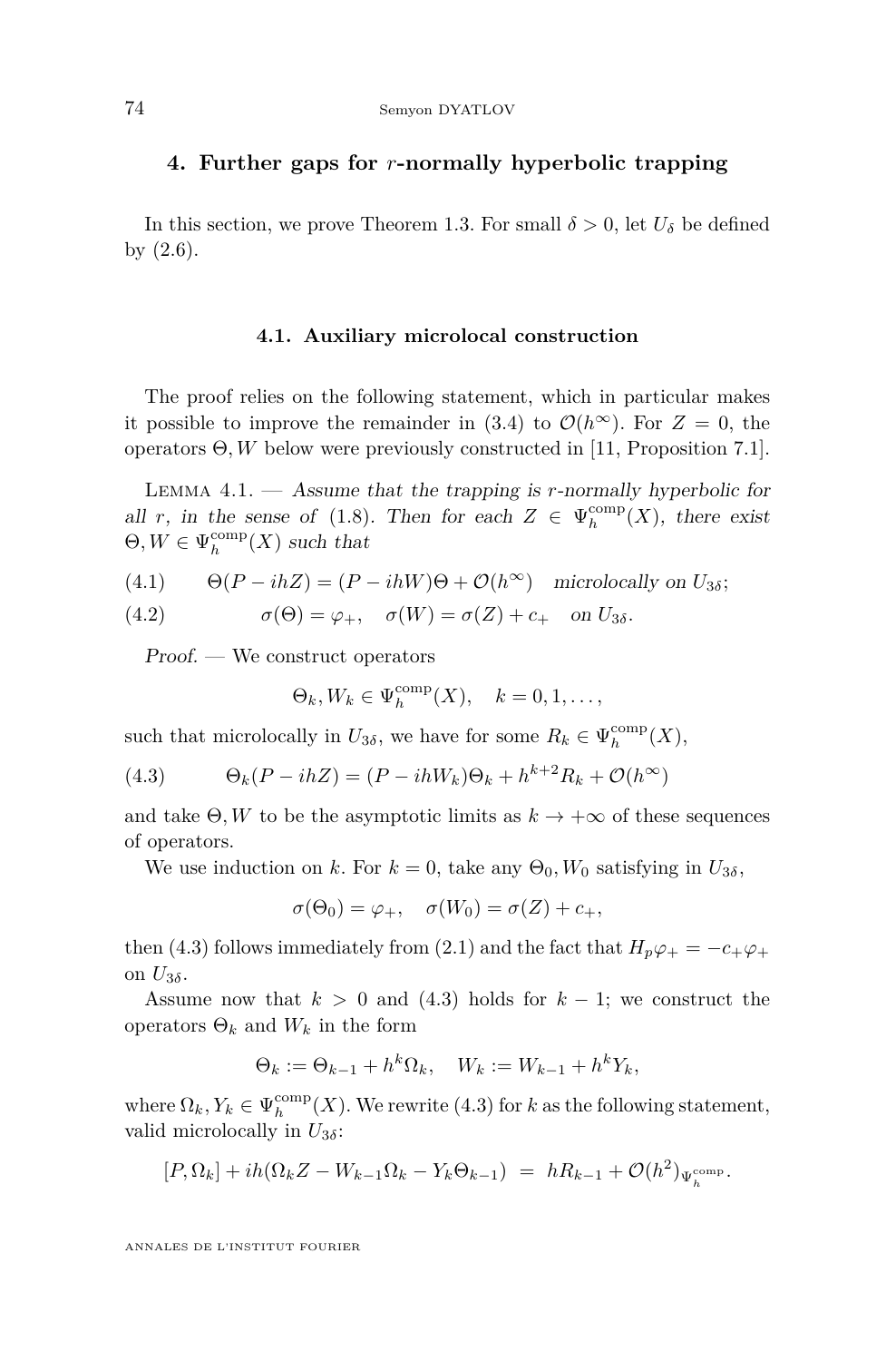and this translates to the following equation on the principal symbols<sup> $(\dagger)$ </sup> of  $\Omega_k$ *, Y<sub>k</sub>* in  $U_{3\delta}$ :

$$
(H_p + c_+)\sigma(\Omega_k) + \varphi_+\sigma(Y_k) = i\sigma(R_{k-1}).
$$

Since we can choose  $\sigma(Y_k)$  arbitrarily and  $\varphi_+$  is a defining function of  $\Gamma_+$ , it suffices to find  $\Omega_k$  whose symbol solves the transport equation

$$
(H_p + c_+)\sigma(\Omega_k) = i\sigma(R_{k-1}) \text{ on } \Gamma_+ \cap U_{3\delta}.
$$

The existence of such a symbol follows from Lemma [2.5](#page-14-3) (which is where we use *r*-normal hyperbolicity), finishing the construction of  $\Theta_k$ ,  $W_k$ .  $\square$ 

Iterating Lemma [4.1,](#page-20-2) we obtain

Lemma 4.2. — Assume that the trapping is *r*-normally hyperbolic for all *r*. Then there exist operators

$$
\Theta_m^+, W_m^+ \in \Psi_h^{\text{comp}}(X), \quad m = 0, 1, \dots
$$

such that  $W_0^+ = 0$  and

<span id="page-21-2"></span> $(4.4)$   $\Theta_m^+(P - ihW_m^+) = (P - ihW_{m+1}^+) \Theta_m^+ + \mathcal{O}(h^{\infty})$  microlocally on  $U_{3\delta}$ .

Moreover, we have

$$
\sigma(\Theta_m^+) = \varphi_+, \quad \sigma(W_m^+) = mc_+ \quad \text{on } U_{3\delta}.
$$

#### **4.2. Measures associated to resonant states and proof of Theorem [1.3](#page-8-0)**

Assume that  $u = u(h_j) \in L^2(X)$  is bounded uniformly in *h* and define  $u_0, u_1, \ldots \in L^2(X)$  by the relations

(4.5) 
$$
u_0 := u, \quad u_{m+1} := \Theta_m^+ u_m.
$$

<span id="page-21-5"></span><span id="page-21-4"></span><span id="page-21-1"></span>LEMMA 4.3. — Assume that for some  $\alpha \geq 0$  and  $\lambda = \mathcal{O}(h)$ ,

(4.6) 
$$
\| (P - iQ - \lambda)u \|_{L^2} = o(h^{\alpha + 1}).
$$

Then for each  $m \geqslant 0$ ,

<span id="page-21-0"></span>(4.7) 
$$
(P - ihW_m^+ - \lambda)u_m = o(h^{\alpha+1})
$$
 microlocally on  $U_{3\delta}$ ;

<span id="page-21-3"></span>(4.8) 
$$
u_m = o(h^{\alpha}) \text{ microlocally on } U_{3\delta} \setminus (\Gamma_+ \cap \{p = 0\}).
$$

 $(†)$  This is the place where we cannot take *P* to act on sections of a vector bundle, as  $R_{k-1}$  and thus  $\Omega_k$ ,  $Y_k$  need not be principally scalar and a more complicated transport equation would be required.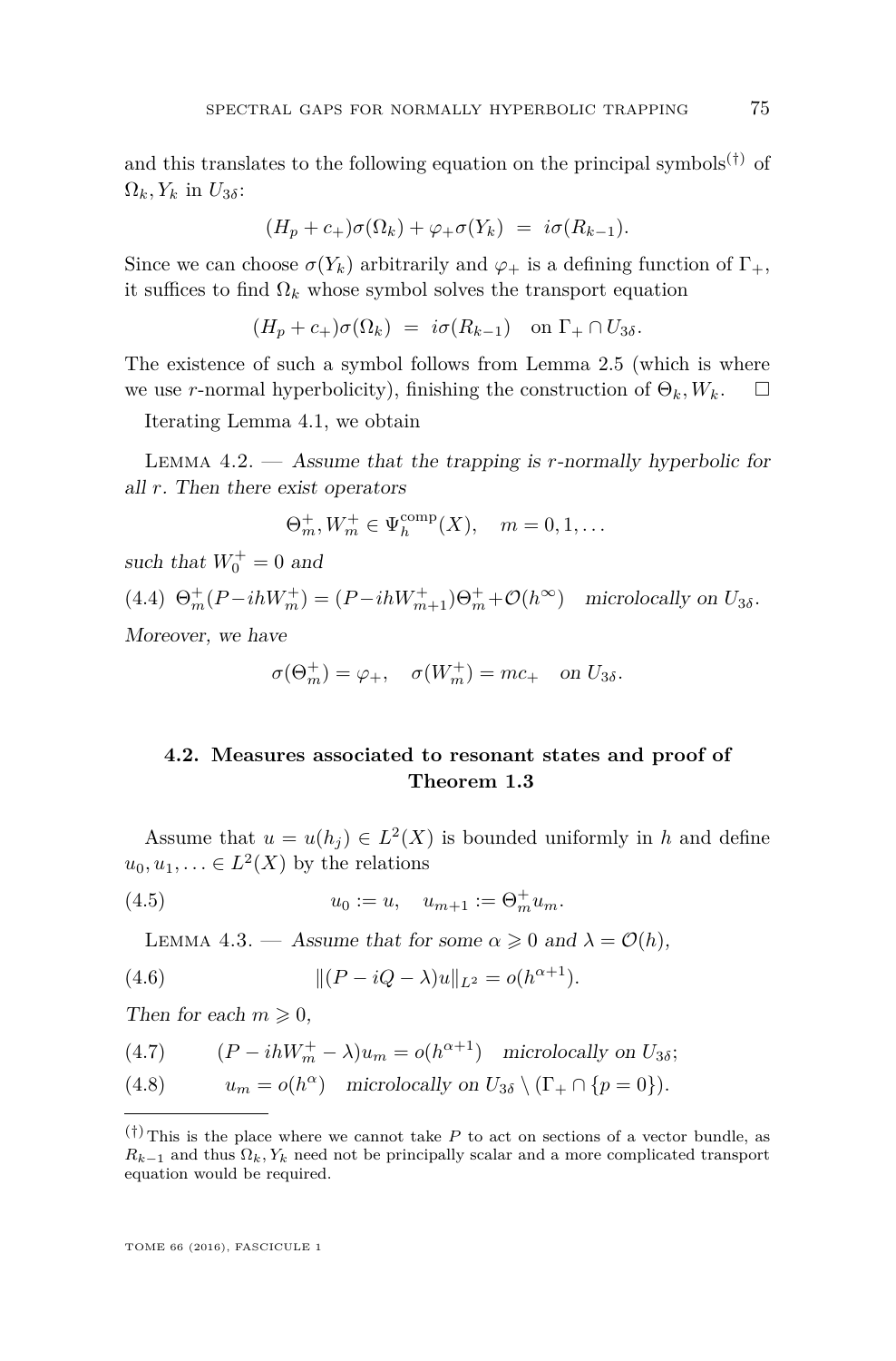Moreover, if

(4.9) 
$$
\operatorname{Im} \lambda > -m(\nu_{\min} - \varepsilon)h + \varepsilon h,
$$

then  $u_m = o(h^{\alpha})$  microlocally on  $U_{\delta}$ .

Proof. — The condition  $(4.7)$  for  $m = 0$  follows directly from  $(4.6)$  (since  $Q = \mathcal{O}(h^{\infty})$  microlocally on  $U_{3\delta}$ ; for  $m > 0$ , it follows by induction from  $(4.4)$ . The condition  $(4.8)$  for  $m = 0$  follows from Lemma [2.6,](#page-14-1) and is still true for  $m \geq 0$  since  $u_m$  is obtained by applying an *h*-pseudodifferential operator to *u*.

The last statement of this lemma follows from [\(4.7\)](#page-21-0), [\(4.8\)](#page-21-3) by Lemma [2.7,](#page-15-3) as on  $U_{3\delta}$ , we have  $\sigma(W_m^+) = mc_+ \geqslant m(\nu_{\min} - \varepsilon)$  and thus  $\sigma(W_m^+)$  +  $h^{-1}$  Im  $\lambda \geqslant \varepsilon > 0$ .

We now obtain information on semiclassical measures of solutions to  $\Theta_m^+ v = o(h)$ , which generalizes the Lipschitz property of Lemma [3.2.](#page-18-1) It is possible to give a more precise description of the measure along the Hamiltonian flow lines of  $\varphi_+$ ; for  $\Theta_0^+$ , this is done in [\[11,](#page-27-1) §8.5, Theorem 4].

<span id="page-22-0"></span>LEMMA 4.4. — Assume that  $v = v(h_j) \in L^2(X)$  converges to some measure  $\mu$  in the sense of Definition [2.1,](#page-12-1) and  $\mu(U_{\delta}) > 0$ ,  $\mu(U_{\delta} \setminus \Gamma_+) = 0$ . Assume also that for some *m*,

 $\Theta_m^+ v = o(h)$  microlocally in  $U_\delta$ .

Then for some constant *C* and for each  $\delta_0 \in (0,1)$ , we have

$$
C^{-1}\delta_0 \leq \mu\big(U_\delta \cap \{|\varphi_-| < \delta_0\}\big) \leqslant C\delta_0.
$$

Proof. — Let  $b := \sigma(h^{-1} \operatorname{Im} \Theta_m^+)$ , where we denote  $\operatorname{Im} A := \frac{1}{2i}(A - A^*)$ . By Lemma [2.3,](#page-12-2) we see that for each  $a \in C_0^{\infty}(U_{\delta}),$ 

$$
\int_{U_{\delta}\cap\Gamma_+} (H_{\varphi_+} + 2b) a \, d\mu = 0.
$$

It remains to note that in the coordinates  $(2.8)$ , we have for each  $a \in$  $C_0^{\infty}(U_{\delta})$ 

$$
\int a \, d\mu = \int e^{2\psi} a \, d\tilde{\mu}(\rho) ds
$$

where  $\psi \in C^{\infty}(U_{\delta} \cap \Gamma_+)$  is some fixed solution to the equation  $H_{\varphi_+}\psi = b$ and  $\tilde{\mu}$  is some measure on *K*.

Lemma [4.4](#page-22-0) makes it possible to show bounds on approximate solutions to  $\Theta_m^+ v = 0$  and  $(P - ihW_m^+ - \lambda)v = 0$  for Im  $\lambda$  outside of a certain interval:

<span id="page-22-1"></span>LEMMA 4.5. — Let 
$$
A, B_1 \in \Psi_h^{\text{comp}}(X)
$$
 satisfy  
—  $WF_h(A) \subset U_{3\delta/2}$  and  $A = 1 + \mathcal{O}(h^{\infty})$  microlocally on  $\overline{U_{\delta}}$ ;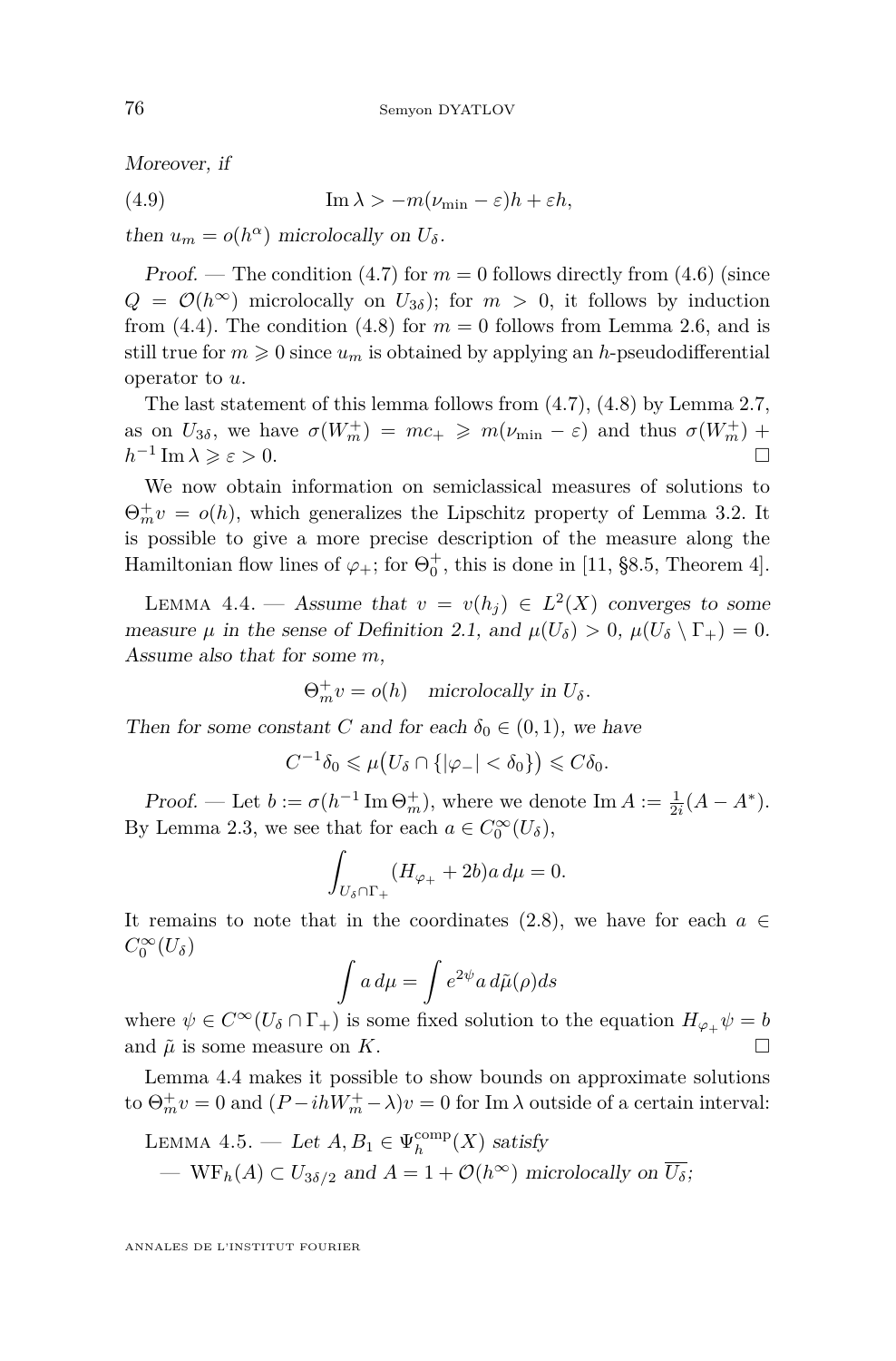—  $WF_h(B_1) \subset U_{3\delta}$  and  $B_1 = 1 + \mathcal{O}(h^{\infty})$  microlocally on  $\overline{U_{2\delta}}$ .

Fix *m* and assume that  $\lambda = \mathcal{O}(h)$  is such that

$$
(4.10) \ \ h^{-1} \operatorname{Im} \lambda \notin [-(m+1/2)(\nu_{\max} + \varepsilon) - \varepsilon, -(m+1/2)(\nu_{\min} - \varepsilon) + \varepsilon].
$$

Then for each  $v \in L^2(X)$ ,

$$
||Av||_{L^2} \leq C h^{-1} (||B_1(P - ihW_m^+ - \lambda)v||_{L^2} + ||B_1 \Theta_m^+ v||_{L^2}) + \mathcal{O}(h^{\infty}) ||v||_{L^2}.
$$

Proof. — Arguing similarly to the proof of Lemma [2.7](#page-15-3) (removing *B* from [\(2.13\)](#page-16-1) and [\(2.15\)](#page-17-2) and replacing *B* by  $B_1\Theta_m^+$  in [\(2.16\)](#page-17-3)), we see that it suffices to show that if  $h_j \to 0$  and  $v = v(h_j)$  satisfies  $||v||_{L^2} \le 1$  and

<span id="page-23-1"></span>(4.11)  $(P - ihW_m^+ - \lambda)v = o(h)$  microlocally in  $U_{3\delta/2}$ ,

<span id="page-23-0"></span>(4.12) 
$$
\Theta_m^+ v = o(h) \quad \text{microlocally in } U_{3\delta/2},
$$

then  $v = o(1)$  microlocally in  $U_{3\delta/2}$ .

Passing to a subsequence, we may assume that *v* converges to some measure  $\mu$  in the sense of Definition [2.1](#page-12-1) and  $h^{-1}\lambda \to \omega \in \mathbb{C}$ , where

<span id="page-23-2"></span>(4.13) 
$$
\operatorname{Im} \omega \notin [-(m+1/2)(\nu_{\max} + \varepsilon) - \varepsilon, -(m+1/2)(\nu_{\min} - \varepsilon) + \varepsilon].
$$

We have  $\mu(U_{3\delta/2} \backslash \Gamma_+) = 0$  by Lemma [2.2](#page-12-3) applied to [\(4.12\)](#page-23-0). By Lemma [2.3](#page-12-2) applied to [\(4.11\)](#page-23-1), we see that for each  $a \in C_0^{\infty}(U_{3\delta/2})$ ,

$$
\int_{\Gamma_+\cap U_{3\delta/2}} H_p a \, d\mu = 2 \int_{\Gamma_+\cap U_{3\delta/2}} (\text{Im}\,\omega + \sigma(W_m^+)) a \, d\mu;
$$

for  $t \geq 0$ , since  $e^{-tH_p}(\Gamma_+ \cap U_{3\delta/2}) \subset \Gamma_+ \cap U_{3\delta/2}$ , we have by [\(4.13\)](#page-23-2) either (when  $\text{Im}\,\omega$  is too big)

<span id="page-23-3"></span>(4.14) 
$$
\mu(e^{-tH_p}(\Gamma_+ \cap U_{3\delta/2})) \geq e^{-(\nu_{\min}-3\varepsilon)t} \mu(U_{3\delta/2})
$$

or (when  $\text{Im}\,\omega$  is too small)

<span id="page-23-4"></span>(4.15) 
$$
\mu(e^{-tH_p}(\Gamma_+\cap U_{3\delta/2}))\leqslant e^{-(\nu_{\max}+3\varepsilon)t}\mu(U_{3\delta/2}).
$$

Here we used that  $\sigma(W_m^+) = mc_+ \in [m(\nu_{\min} - \varepsilon), m(\nu_{\max} + \varepsilon)]$  on  $U_{3\delta/2}$ . Using Lemma [4.4](#page-22-0) with [\(4.12\)](#page-23-0) and observing that for  $t \geq 0$ , by Lemma [2.4](#page-13-4)

$$
\{ |\varphi_-| < \frac{3\delta}{2} e^{-(\nu_{\max} + \varepsilon)t} \} \cap \Gamma_+ \cap U_{3\delta/2} \quad \subset \quad e^{-tH_p}(\Gamma_+ \cap U_{3\delta/2}),
$$
\n
$$
e^{-tH_p}(\Gamma_+ \cap U_{3\delta/2}) \quad \subset \quad \{ |\varphi_-| < \frac{3\delta}{2} e^{-(\nu_{\min} - \varepsilon)t} \} \cap \Gamma_+ \cap U_{3\delta/2}
$$

both [\(4.14\)](#page-23-3) and [\(4.15\)](#page-23-4) imply, by taking the limit  $t \to +\infty$ , that  $\mu(U_{3\delta/2}) =$ 0 and thus  $v = o(1)$  microlocally on  $U_{3\delta/2}$ , finishing the proof.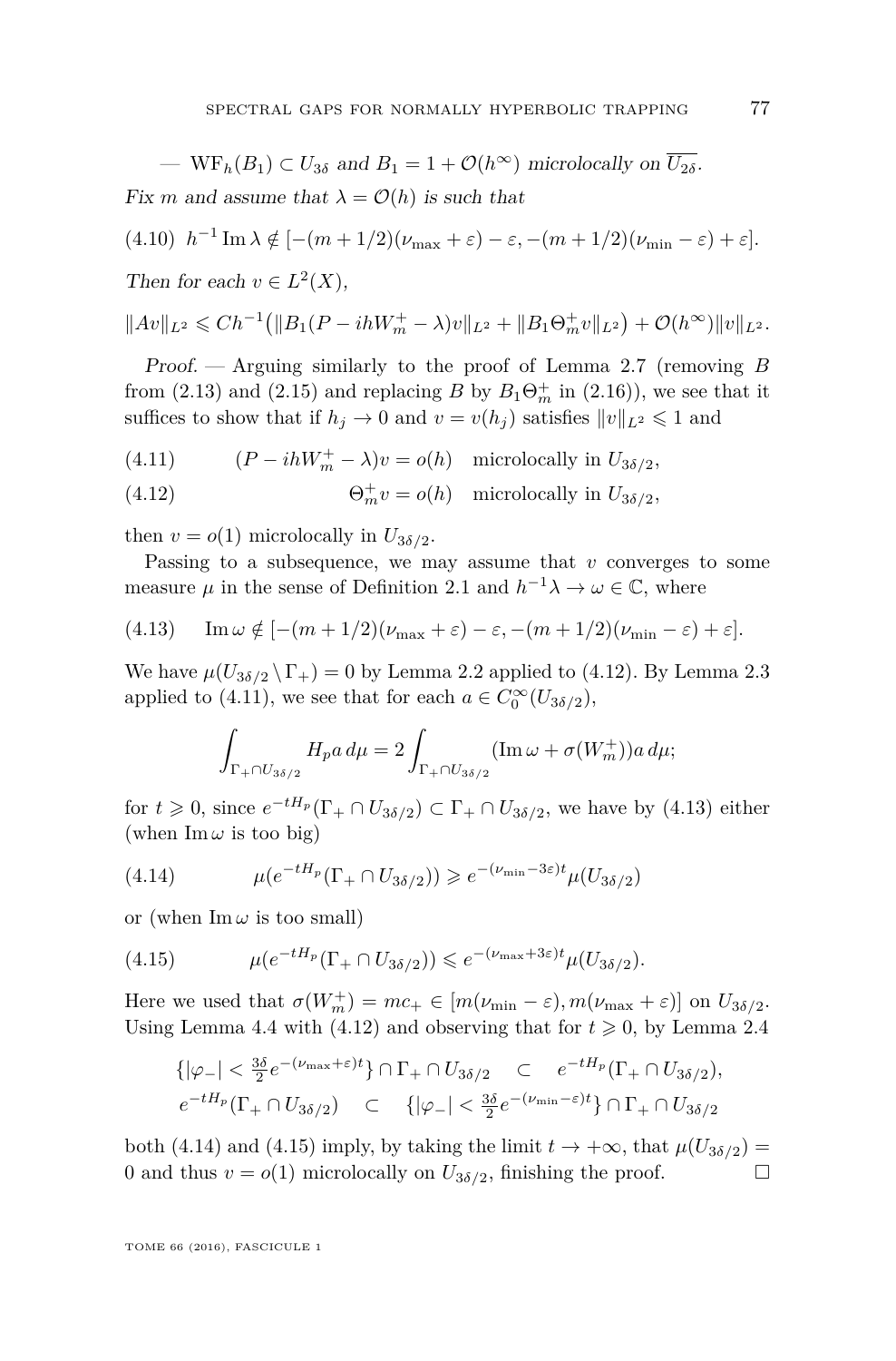We can now prove Theorem [1.3.](#page-8-0) We argue by contradiction. If  $(1.9)$  does not hold, then (changing  $\varepsilon$ ) there exist sequences  $h_j \to 0$  and  $u = u(h_j) \in$  $L^2(X)$  such that

$$
||u||_{L^2} = 1, \quad ||(P - iQ - \lambda)u||_{L^2} = o(h^{m+2}),
$$

where  $\lambda = \lambda(h_i) = \mathcal{O}(h_i)$  satisfies

<span id="page-24-1"></span>
$$
(4.16) \ \ h^{-1} \operatorname{Im} \lambda \in \big(-(m+1/2)(\nu_{\min} - \varepsilon) + \varepsilon, -(m-1/2)(\nu_{\max} + \varepsilon) - \varepsilon\big).
$$

Define  $u_0, \ldots, u_{m+1}$  by [\(4.5\)](#page-21-4); then by Lemma [4.3,](#page-21-5)  $u_{m+1} = o(h^{m+1})$  microlocally in  $U_{\delta}$ . Here we used the following corollary of  $(4.16)$ :

$$
h^{-1} \operatorname{Im} \lambda > -(m+1)(\nu_{\min} - \varepsilon) + \varepsilon.
$$

Using Lemma [4.5](#page-22-1) for  $v = u_m, u_{m-1}, \ldots, u_0$  (and a decreasing sequence of *δ*'s), we get  $u_j = o(h^j)$  microlocally in  $U_{3j-m-1\delta}$  for  $j = 0, 1, \ldots, m+1$ . Here we used the following corollary of [\(4.16\)](#page-24-1):

$$
h^{-1}\operatorname{Im}\lambda \notin [-(j+1/2)(\nu_{\max}+\varepsilon)-\varepsilon,-(j+1/2)(\nu_{\min}-\varepsilon)+\varepsilon], \quad 0\leqslant j\leqslant m.
$$

In particular, we see that  $u = u_0 = o(1)$  microlocally in the neighborhood  $U_{3^{-m-1}\delta}$  of  $K \cap \{p=0\}$ , giving a contradiction with Lemma [2.6](#page-14-1) and finishing the proof of Theorem [1.3.](#page-8-0)

#### **5. A one-dimensional example**

<span id="page-24-0"></span>In this section, we show a lower bound on the cutoff resolvent for  $\lambda = 0$ and a specific operator with normally hyperbolic trapping. We start with the model operator (which we later put into the framework discussed in the introduction)

$$
P_0 = xhD_x + \frac{h}{2i} : C^{\infty}(\mathbb{R}) \to C^{\infty}(\mathbb{R}), \quad D := \frac{1}{i}\partial.
$$

Note that  $P_0^* = P_0$ .

We construct an approximate solution  $u_0$  for the equation  $P_0u = 0$  by truncating the exact solutions  $(x_{\pm})^{-1/2}$  in the frequency space. More precisely, take a function  $\chi \in \mathcal{S}(\mathbb{R})$  such that  $\hat{\chi} \in C_0^{\infty}((1/2, 1))$  and define

$$
\psi(x) = \operatorname{sgn} x \int_0^x |x|^{-1/2} |y|^{-1/2} \chi(y) \, dy.
$$

Here  $\hat{\chi}$  denotes the Fourier transform of  $\chi$ :

$$
\hat{\chi}(\xi) = \int_{\mathbb{R}} e^{-ix\xi} \chi(x) \, dx.
$$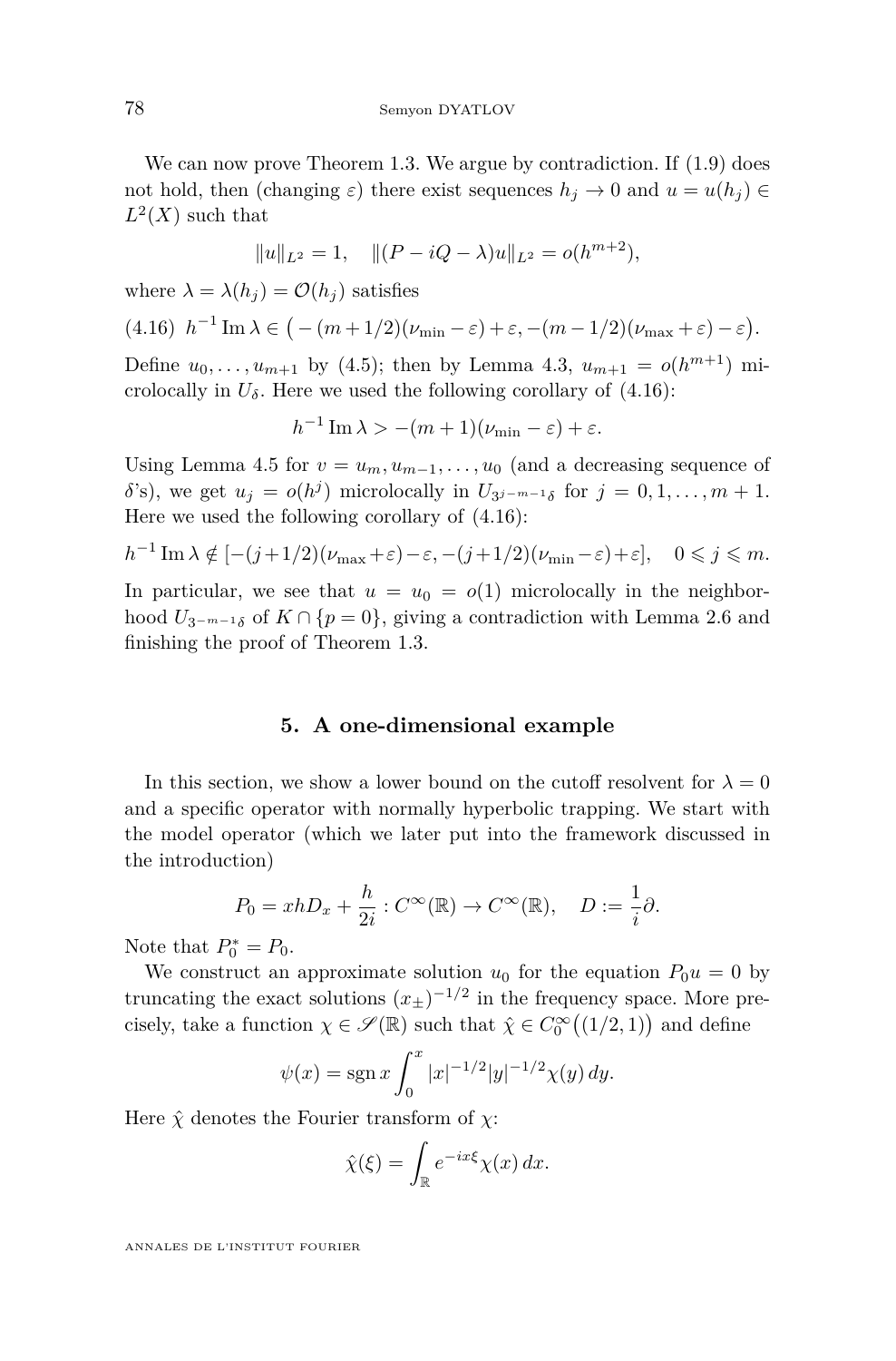Then (as can be seen by considering the Taylor expansion of  $\chi$  at 0) we have

<span id="page-25-0"></span>
$$
\psi \in C^{\infty}(\mathbb{R}), \quad P_0 \psi = -ih\chi.
$$

Moreover, we have

(5.1) 
$$
\psi(x) = \psi_{\pm}|x|^{-1/2} + \mathcal{O}(|x|^{-\infty}) \text{ as } x \to \pm \infty,
$$

where the constants  $\psi_{\pm}$  are given by

$$
\psi_{\pm} = \pm \int_0^{\pm \infty} |y|^{-1/2} \chi(y) dy.
$$

We choose  $\chi$  so that  $\psi_{\pm} \neq 0$ ; this is possible since

$$
\psi_{\pm} = \frac{e^{\pm \frac{i\pi}{4}}}{2\sqrt{\pi}} \int_0^\infty \xi^{-1/2} \hat{\chi}(\xi) d\xi.
$$

Define

<span id="page-25-1"></span>
$$
u_0(x; h) := h^{-1/2} \psi(x/h), \quad f_0(x; h) := -ih^{1/2} \chi(x/h),
$$

then  $P_0u_0 = f_0$ . We have

(5.2) 
$$
WF_h(u_0) \subset {\xi = 0} \cup {x = 0, \xi \in [0,1]}.
$$

Indeed, if  $a \in C_0^{\infty}((0, \infty))$ , then by  $(5.1)$ ,

$$
a(x)u_0(x) = \psi_+ a(x)x^{-1/2} + \mathcal{O}(h^{\infty});
$$

since  $\psi_+ a(x) x^{-1/2}$  is smooth and independent of *h*, we see by [\[29,](#page-28-3) §8.4.2] that  $WF_h(au_0) \subset {\xi = 0}$ . Same is true when  $a \in C_0^{\infty}((-\infty, 0))$ . Moreover, since  $(x\partial_x + \frac{1}{2})\psi = \chi$ , we have  $(\xi\partial_{\xi} + \frac{1}{2})\hat{\psi} = -\hat{\chi}$ ; since  $\partial_x\psi \in L^2$ , we have  $\xi \hat{\psi}(\xi) \in L^2$  and the fact that supp  $\hat{\chi} \subset (1/2, 1)$  implies supp  $\hat{\psi} \subset [0, 1)$ . This in turn implies that  $WF_h(u_0) \subset {\{\xi \in [0,1)\}}$ , finishing the proof of [\(5.2\)](#page-25-1). Since supp  $\hat{\chi} \subset (1/2, 1)$  and  $\chi$  is Schwartz, we also have

(5.3) 
$$
WF_h(f_0) \subset \{x = 0, \ \xi \in (1/2, 1)\}.
$$

We furthermore calculate using [\(5.1\)](#page-25-0)

<span id="page-25-2"></span>(5.4) 
$$
\|u_0\|_{L^2(-1,1)} = \sqrt{|\psi_+|^2 + |\psi_-|^2} \sqrt{\log(1/h)} + \mathcal{O}(1),
$$

$$
\|f_0\|_{L^2(\mathbb{R})} = \mathcal{O}(h).
$$

We now put  $u_0, f_0, P_0$  into the framework discussed in the introduction. Put

$$
X=\mathbb{S}^1=\mathbb{R}/(6\mathbb{Z});
$$

we view *X* as the interval  $[-3, 3]$  with the endpoints glued together. We consider an operator

$$
P \in \Psi_h^{\text{comp}}(X), \quad P = P^*; \quad P = P_0 \text{ microlocally on } \{|x| \leq 2, |\xi| \leq 2\}.
$$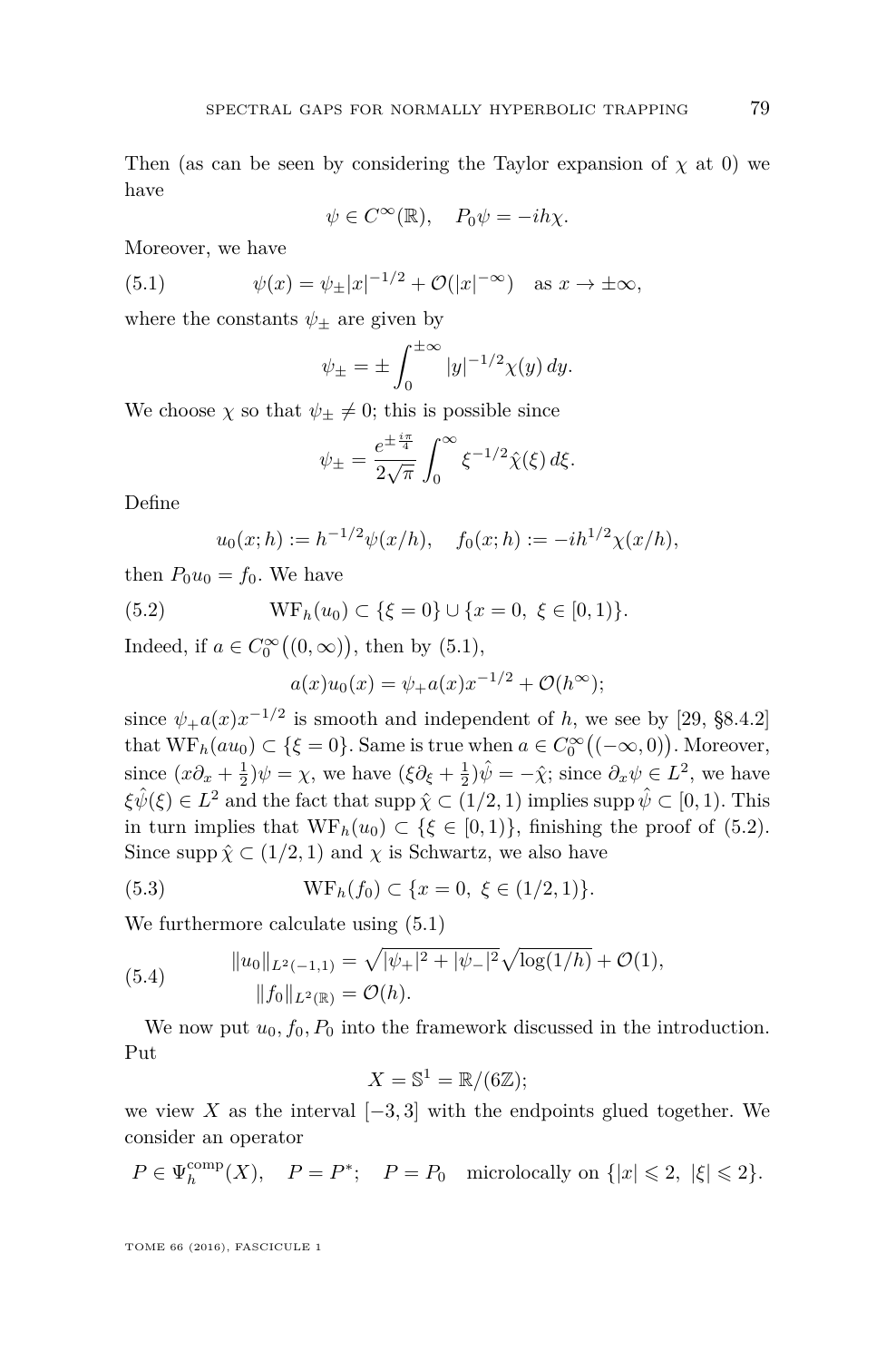Note that by [\(5.2\)](#page-25-1), we have  $Pu_0 = f_0 + \mathcal{O}(h^{\infty})_{C^{\infty}}$  on (-2, 2).

We next consider  $q_0 \in C^{\infty}(X)$  such that  $q_0 = 0$  on [-1, 1],  $q_0 \ge 0$ everywhere, and  $q_0 = 1$  outside of  $[-3/2, 3/2]$ . Take  $\chi_1 \in C_0^{\infty}(-2, 2)$  such that  $\chi_1 = 1$  on  $[-3/2, 3/2]$  and define

$$
u_1 = \chi_1 u_0, \quad f_1 = (P - iq_0)u_1 - \chi_1 f_0 = [P, \chi_1]u_0 - iq_0 \chi_1 u_0 + \mathcal{O}(h^{\infty})_{C^{\infty}}.
$$

In particular,  $f_1 = \mathcal{O}(h^{\infty})$  on  $[-1, 1]$  and  $WF_h(f_1) \subset \{\xi = 0\}$ . Using ODE theory for the operator  $P_0 - iq_0 = \frac{h}{i}(x\partial_x + \frac{1}{2} + h^{-1}q_0)$ , we construct  $u_2 \in$ *C*<sup>∞</sup>(*X*) such that *u*<sub>2</sub> = 0 on [−1*,* 1], *u*<sub>2</sub> =  $\mathcal{O}(e^{-\varepsilon/h})$  outside of [−7/4*,* 7/4],  $WF_h(u_2) \subset {\xi = 0}$ , and

$$
(P - iq_0)u_2 = -f_1 + \mathcal{O}(h^{\infty})_{C^{\infty}}.
$$

Finally, take a self-adjoint operator  $Q_1 \in \Psi_h^0$  such that  $\text{WF}_h(Q_1) \subset \{|\xi| \geq 0\}$  $3/2$ }, *σ*(*Q*<sub>1</sub>) ≥ 0 everywhere, and *σ*(*Q*<sub>1</sub>) > 0 for  $|\xi|$  ≥ 2, denote by *Q*<sub>0</sub> the multiplication operator by *q*0, and put

$$
Q := Q_0 + Q_1, \quad \sigma(Q) = q_0 + \sigma(Q_1).
$$

Then the operator  $P - iQ : L^2(X) \to L^2(X)$  satisfies the assumptions [\(1\)](#page-5-1)– [\(6\)](#page-6-1) of the introduction, with  $\nu_{\min} = \nu_{\max} = 1$  and

$$
\Gamma_+ = \{\xi = 0, |x| < 2\}, \quad \Gamma_- = \{x = 0, |\xi| < 2\}, \quad K = \{x = \xi = 0\}.
$$

We have

$$
(P - iQ)u = \chi_1 f_0 + \mathcal{O}(h^{\infty}), \quad u := u_1 + u_2.
$$

On the other hand, [\(5.4\)](#page-25-2) implies

$$
||u||_{L^2} \geq C^{-1} \sqrt{\log(1/h)}, \quad ||\chi_1 f_0||_{L^2} = \mathcal{O}(h).
$$

This means that for each  $A \in \Psi_h^{\text{comp}}(X)$  such that

$$
A=1+\mathcal{O}(h^\infty)\quad\text{microlocally on }V:=\{x=0,\ \xi\in(1/2,1)\},
$$

we have

$$
||R(0)A||_{L^2 \to L^2} \geq C^{-1}h^{-1}\sqrt{\log(1/h)}.
$$

Note that  $V \subset \Gamma_-$  and  $V \cap \Gamma_+ = \emptyset$ , therefore we can choose A to be microlocalized away from the trapped set *K*.

#### BIBLIOGRAPHY

- <span id="page-26-0"></span>[1] N. Burq, "Décroissance de l'énergie locale de l'équation des ondes pour le problème extérieur et absence de résonance au voisinage du réel", Acta Math. **180** (1998), no. 1, p. 1-29.
- <span id="page-26-1"></span>[2] ——— , "Lower bounds for shape resonances widths of long range Schrödinger operators", Amer. J. Math. **124** (2002), no. 4, p. 677-735.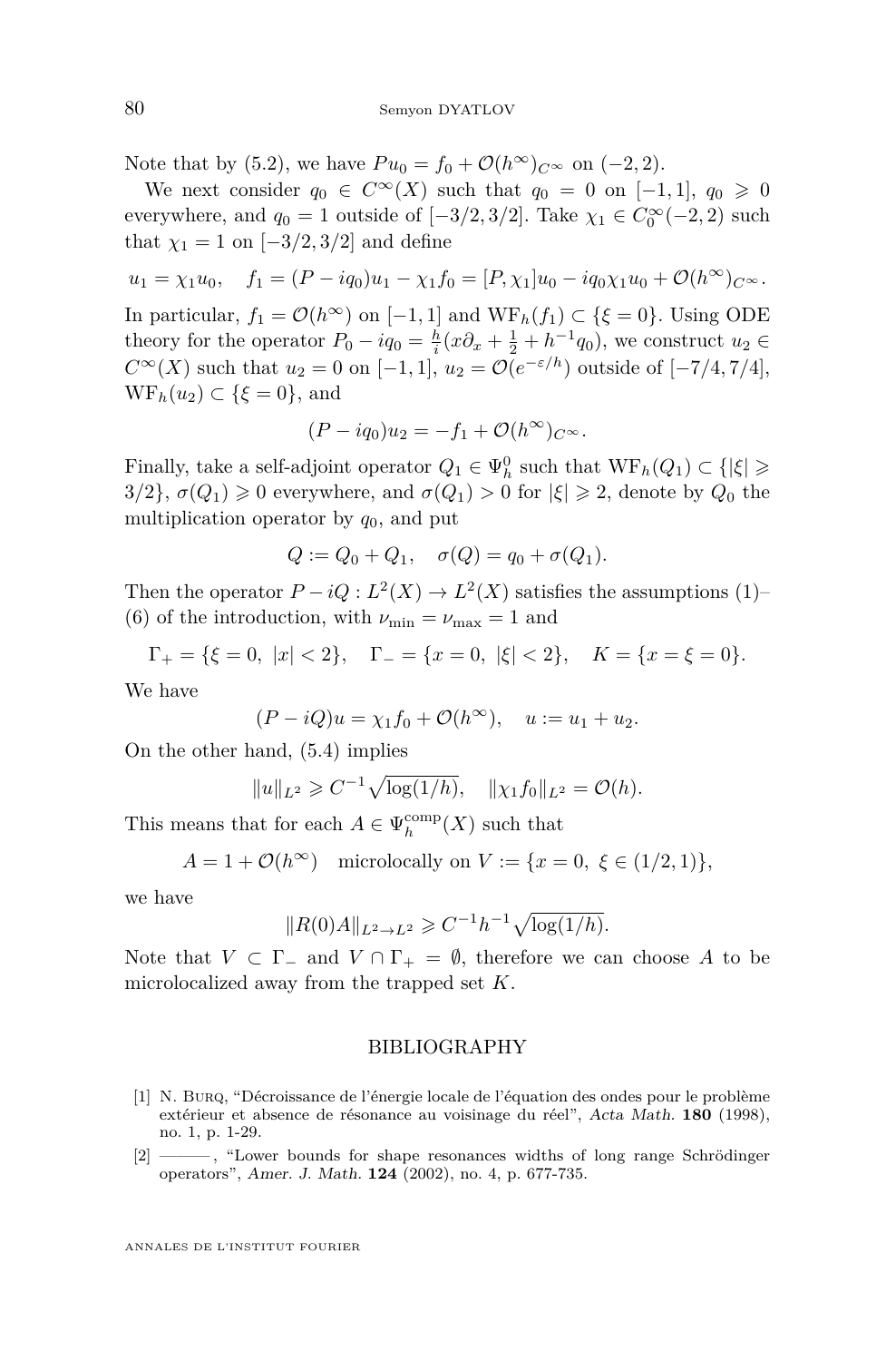- <span id="page-27-5"></span>[3] N. Burq & M. Zworski, "Geometric control in the presence of a black box", J. Amer. Math. Soc. **17** (2004), no. 2, p. 443-471 (electronic).
- <span id="page-27-16"></span>[4] H. Christianson, "Dispersive estimates for manifolds with one trapped orbit", Comm. Partial Differential Equations **33** (2008), no. 7-9, p. 1147-1174.
- <span id="page-27-19"></span>[5] K. DATCHEV, "Quantitative limiting absorption principle in the semiclassical limit", Geom. Funct. Anal. **24** (2014), no. 3, p. 740-747.
- <span id="page-27-9"></span>[6] K. Datchev & A. Vasy, "Gluing semiclassical resolvent estimates via propagation of singularities", Int. Math. Res. Not. IMRN (2012), no. 23, p. 5409-5443.
- <span id="page-27-20"></span>[7] ——— , "Propagation through trapped sets and semiclassical resolvent estimates", Ann. Inst. Fourier (Grenoble) **62** (2012), no. 6, p. 2347-2377 (2013).
- <span id="page-27-6"></span>[8] ——— , "Semiclassical resolvent estimates at trapped sets", Ann. Inst. Fourier (Grenoble) **62** (2012), no. 6, p. 2379-2384 (2013).
- <span id="page-27-8"></span>[9] S. Dyatlov, "Exponential energy decay for Kerr–de Sitter black holes beyond event horizons", Math. Res. Lett. **18** (2011), no. 5, p. 1023-1035.
- <span id="page-27-2"></span>[10] ——— , "Asymptotics of linear waves and resonances with applications to black holes", Comm. Math. Phys. **335** (2015), no. 3, p. 1445-1485.
- <span id="page-27-1"></span>[11] ——— , "Resonance projectors and asymptotics for *r*-normally hyperbolic trapped sets", J. Amer. Math. Soc. **28** (2015), no. 2, p. 311-381.
- <span id="page-27-4"></span>[12] S. Dyatlov, F. Faure & C. Guillarmou, "Power spectrum of the geodesic flow on hyperbolic manifolds", to appear in Analysis and PDE, [http://arxiv.org/abs/](http://arxiv.org/abs/1403.0256) [1403.0256](http://arxiv.org/abs/1403.0256).
- <span id="page-27-11"></span>[13] S. Dyatlov & M. Zworski, "Dynamical zeta functions for Anosov flows via microlocal analysis", to appear in Annales de l'ENS, [http://arxiv.org/abs/1306.](http://arxiv.org/abs/1306.4203) [4203](http://arxiv.org/abs/1306.4203).
- <span id="page-27-7"></span>[14] ——— , "Mathematical theory of scattering resonances", [http://math.mit.edu/](http://math.mit.edu/~dyatlov/res/) [~dyatlov/res/](http://math.mit.edu/~dyatlov/res/).
- <span id="page-27-3"></span>[15] F. Faure & M. Tsujii, "The semiclassical zeta function for geodesic flows on negatively curved manifolds", <http://arxiv.org/abs/1311.4932>.
- <span id="page-27-17"></span>[16] C. Gérard & J. Sjöstrand, "Resonances en limite semiclassique et exposants de Lyapunov", Comm. Math. Phys. **116** (1988), no. 2, p. 193-213.
- <span id="page-27-15"></span>[17] A. Goussev, R. Schubert, W. Holger & W. Stephen, "Quantum theory of reactive scattering in phase space", Adv. Quant. Chem. **60** (2010), p. 269-332.
- <span id="page-27-10"></span>[18] A. Grigis & J. Sjöstrand, Microlocal analysis for differential operators, London Mathematical Society Lecture Note Series, vol. 196, Cambridge University Press, Cambridge, 1994, An introduction, iv+151 pages.
- <span id="page-27-14"></span>[19] P. Hintz & A. Vasy, "Global well-posedness of quasilinear wave equations on asymptotically de Sitter spaces", <http://arxiv.org/abs/1311.6859>.
- <span id="page-27-21"></span>[20] ——— , "Non-trapping estimates near normally hyperbolic trapping", [http://](http://arxiv.org/abs/1311.7197) [arxiv.org/abs/1311.7197](http://arxiv.org/abs/1311.7197).
- <span id="page-27-13"></span>[21] ——— , "Semilinear wave equations on asymptotically de Sitter, Kerr–de Sitter and Minkowski spacetimes", <http://arxiv.org/abs/1306.4705>.
- <span id="page-27-18"></span>[22] M. W. Hirsch, C. C. Pugh & M. Shub, Invariant manifolds, Lecture Notes in Mathematics, Vol. 583, Springer-Verlag, Berlin-New York, 1977, ii+149 pages.
- <span id="page-27-0"></span>[23] S. Nonnenmacher & M. Zworski, "Decay of correlations for normally hyperbolic trapping", <http://arxiv.org/abs/1302.4483>.
- <span id="page-27-22"></span>[24] J. Royer, "Limiting absorption principle for the dissipative Helmholtz equation", Comm. Partial Differential Equations **35** (2010), no. 8, p. 1458-1489.
- <span id="page-27-12"></span>[25] A. Vasy, "Microlocal analysis of asymptotically hyperbolic and Kerr-de Sitter spaces (with an appendix by Semyon Dyatlov)", Invent. Math. **194** (2013), no. 2, p. 381-513.